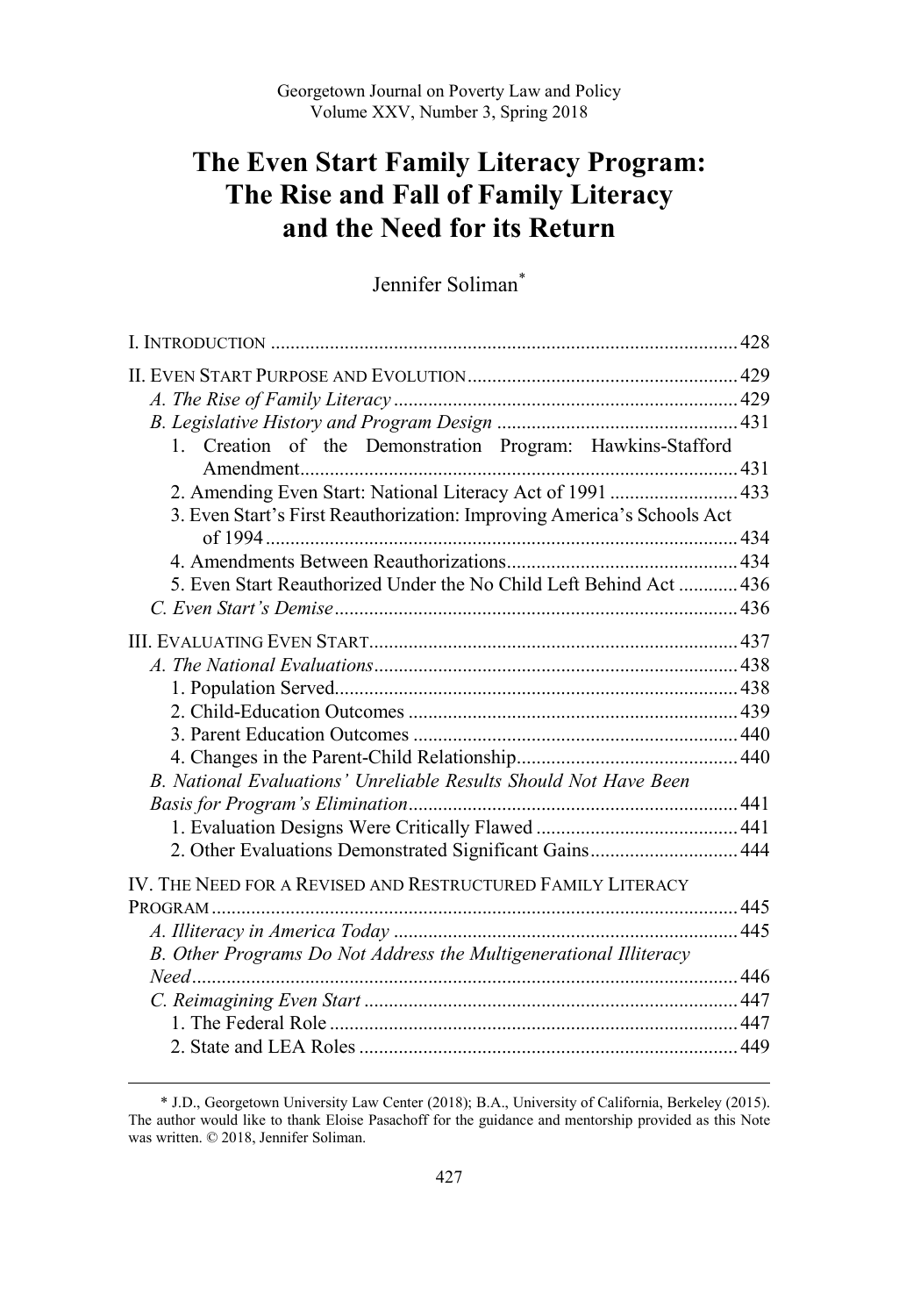<span id="page-1-0"></span>

|--|--|

#### I. INTRODUCTION

In 1988, the federal government launched the Even Start Program, later to be called the Even Start Family Literacy Program, to address the nation's growing illiteracy issues. Millions of adults in America were illiterate and their children often followed suit, making America's illiteracy an intergenerational issue. The program was built on the belief that children's early learning is greatly influenced by their parents, and so a child's educational success was tied to parents' ability to be their child's "first teacher." It aimed to attack illiteracy through the family unit by simultaneously providing adult and child education and enhancing parenting skills. The program grew nationally, reaching its peak in 2002, but soon after met its demise because three national evaluations could not find support for its success.

However, America's illiteracy issue still exists and is still multigenerational. Today, approximately fourteen percent of adults cannot read.<sup>1</sup> An additional twenty-one percent of adults can only read at a fifth-grade level.<sup>2</sup> The population of Americans unable to read at a basic level continues to grow as more families immigrate to the U.S. and children continue to struggle to read until they become adults. Thus, there is a need for a program that moves with the family and within the home. Nonetheless, Even Start should not be revived as it once was but should be revised so as to allow projects funded under the program to better focus on the needs of the local communities being served.

Part I of this Note will analyze the purpose of the family focused illiteracy solution and the evolution of one such example, Even Start. It will first examine the rise of family literacy programs. It will then describe the design of Even Start, its subsequent expansion through federal legislation to better utilize the family unit to alleviate illiteracy, and finally its demise. Part II will analyze the evaluations of the program noting the positive gains of participants. It will examine the inconsistent national evaluations that both did and did not support Even Start's success by first explaining how the target population was served, and then demonstrating the positive, but statistically insignificant, gains of the program's core focus areas: Child education outcomes, parent education outcomes, and the parent-child relationship. Part II will then analyze the flaws in the design of the national evaluations arguing they should not have been the basis for the program's elimination. Part III will analyze the insufficiency of current literacy approaches and need for a program similar to Even Start to address the illiteracy issue. It will examine how current federal programs do not address the intergenerational illiteracy issue because of their one-dimensional focus. It will conclude with possible revisions to the Even Start program if it were to be reinvigorated.

There is a cycle of illiteracy in the U.S in which impoverished and illiterate parents foster illiteracy in their children. This cycle has not been broken by current adult or early childhood education programs because such programs only attack one facet of illiteracy at a time, parent or child illiteracy. As the education

*The U.S Illiteracy Rate Has Not Changed in 10 Years,* HUFFINGTON POST (Updated No. 27, 2017), 1. [http://www.huffingtonpost.com/2013/09/06/illiteracy-rate\\_n\\_3880355.html.](http://www.huffingtonpost.com/2013/09/06/illiteracy-rate_n_3880355.html)

<sup>2.</sup> *Id.*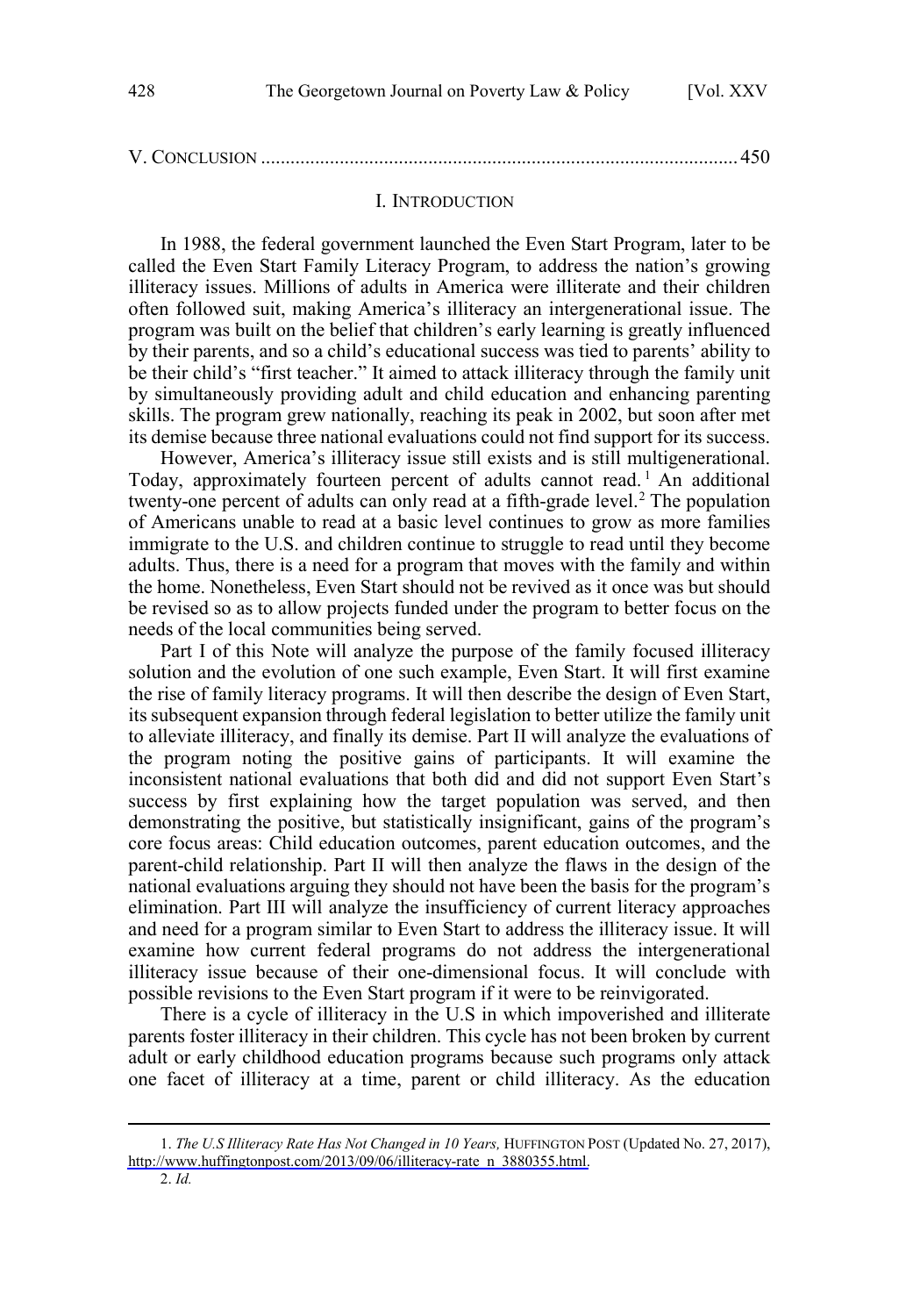<span id="page-2-0"></span>achievement gap widens in the U.S., people are failing to reach their full potential, causing the U.S. to fall behind other nations. Therefore, by enhancing the family unit, the U.S. will enhance itself as a nation.

### II. EVEN START PURPOSE AND EVOLUTION

As illiteracy became a prominent issue in the United States during the 1980s, legislators turned to family literacy programs to alleviate it. The most important of these programs was Even Start. It received great support early on but was eventually defunded and eliminated due to national evaluations that did not conclusively find Even Start to be effective.

# *A. The Rise of Family Literacy*

During the 1980s, literacy became a prominent issue in the United States.<sup>3</sup> A study conducted by the Census Bureau conservatively estimated that thirteen percent of adults living in the United States were illiterate.<sup>4</sup> Legislators became increasingly concerned as the number of illiterate adults increased by nearly a million Americans each year.<sup>5</sup> In a series of House and Senate hearings, legislators heard from experts about economic, military, social and personal impacts that arise from a vast number of illiterate Americans. <sup>6</sup> Legislators resolved that any successful solution must be both preventative and reactive,<sup>7</sup> giving rise to adult and child literacy programming.

Before the rise of family literacy programs, the literacy issue was addressed via separate adult and child programming. Adult programming assisted adults in developing basic literacy skills and increasing economic independence.<sup>8</sup> Separate child programming, such as Head Start, centered on early childhood education and the importance of school readiness.<sup>9</sup>

In the mid-1980s, the illiteracy solution shifted to a family literacy focus.<sup>10</sup> Publications from the Department of Education<sup>11</sup> noted the importance of early learning in the home for later development of literacy skills.<sup>12</sup> Research on the influence of family literacy on emergent child literacy showed that skills and behaviors, such as understanding concepts of print and letters, transferred from a

<sup>3.</sup> CAROL CLYMER ET AL., CHANGING THE COURSE OF FAMILY LITERACY 2 (2017).

<sup>4.</sup> *The Effective Schools and Even Start Act: Hearing Before the Subcomm. on Elementary, Secondary, and Vocational Educ. of the Committee on Educ. and Labor*, 99th Cong. 7 (1986) [hereinafter *Effective Schools Hearing*] (statement of Rep. William Goodling).

<sup>5.</sup> *Id.*

<sup>6.</sup> *Id.*  7. *Id.* 

<sup>8.</sup> CLYMER, *supra* note 3, at 2.

<sup>9.</sup> *Id.* 

<sup>10.</sup> *Id.* 

<sup>11.</sup> See, e.g., ANDERSON ET AL., BECOMING A NATION OF READERS: THE REPORT OF THE COMMIS-SION ON READING (1985), [https://files.eric.ed.gov/fulltext/ED253865.pdf.](https://files.eric.ed.gov/fulltext/ED253865.pdf)

<sup>12.</sup> *Effective Schools Hearing*, *supra* note 4, at 7.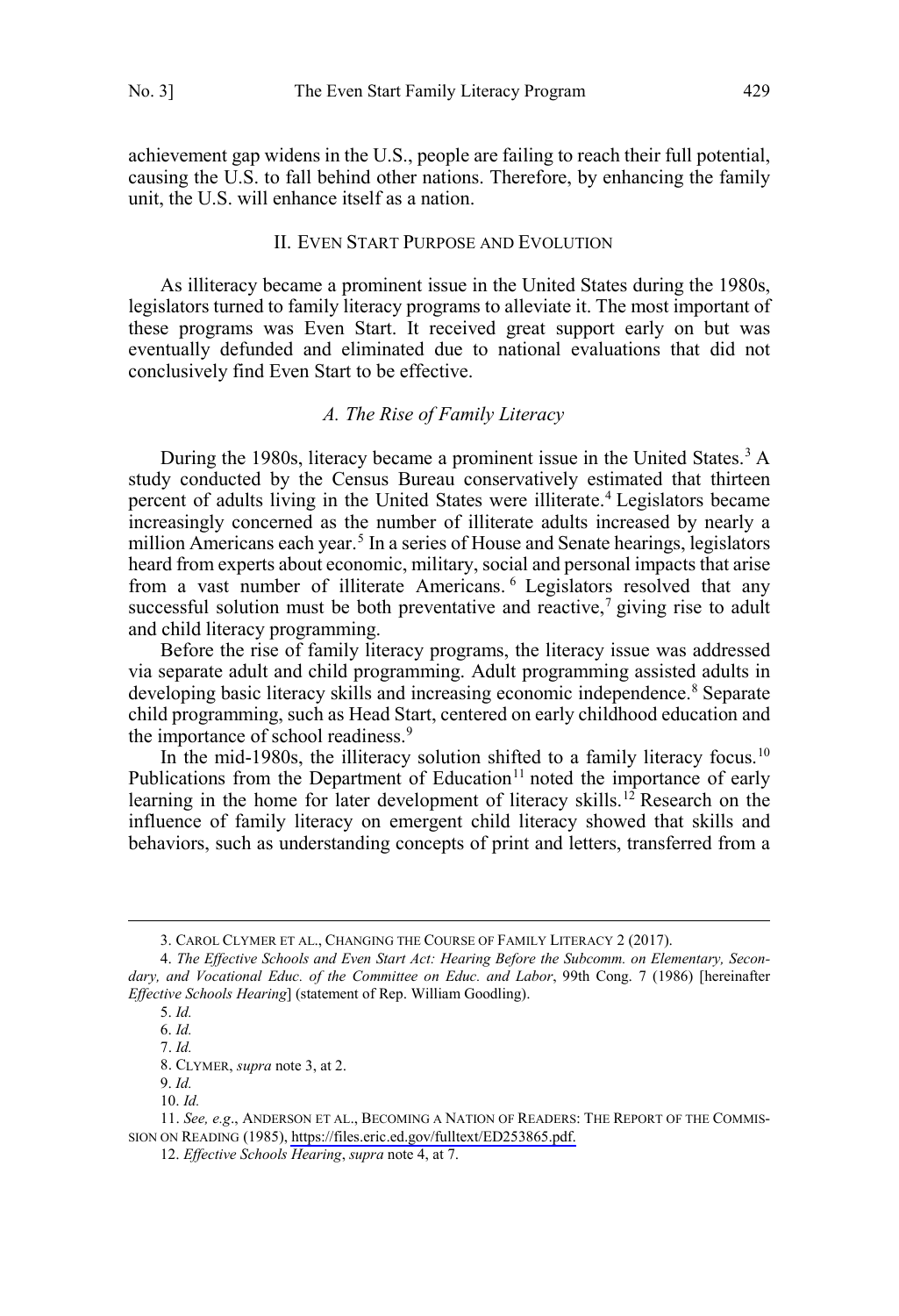parent to child during activities like book reading.<sup>13</sup> Studies also showed the best predictor of a child's school achievement was the mother's education level.14 The combination of this research led to a shift in the responsibility for children's early literacy learning from schools to parents.<sup>15</sup>

Policy makers pushed for family literacy programs that supported child development and literacy and that simultaneously enhanced parent literacy and parenting skills.16 They recognized that illiteracy is an intergenerational issue that creates a cycle of illiterate parents producing illiterate children who then become illiterate parents that perpetuate the cycle. Illiterate parents unconsciously create a home environment that hinders reading and writing development.<sup>17</sup> Parents may have a negative or apathetic attitude towards education or do not engage in parentchild reading tasks hindering literacy growth.<sup>18</sup> Therefore, the cycle of illiteracy could not be broken through addressing just an individual's illiteracy but rather through promoting the family's literacy. Family literacy programs empower parents, allowing them to promote literacy of the whole family, shifting the focus away from illiteracy as an individual's issue.<sup>19</sup> These programs highlighted the role of the parent as the child's first teacher.<sup>20</sup> Their goal was to connect the home and the school and "to mediate the incongruence between what is learned about literacy at home and what is expected at school."21 Accordingly, family literacy worked to attack intergenerational illiteracy.

Family literacy programs developed across the nation and were sponsored by a range of organizations such as state governments, school districts, private foundations, and universities.<sup>22</sup> In 1988 the federal government instituted its own family literacy program, the Even Start Program, later to be renamed the Even Start Family Literacy Program. The program was heralded by then-Representative William Goodling, who was known as the "Father of Even Start."<sup>23</sup> Before his time in Congress, he worked as a teacher, school principal, and superintendent of schools and was known for his commitment to education.<sup>24</sup> He drew on his experiences as an educator to create a program that would link adult literacy and

 $\overline{a}$ 

20. RODRIGUEZ-BROWN, *supra* note 13, at 37.

21. *Id.* 

24. *Id.* 

<sup>13.</sup> FLORA V. RODRIGUEZ-BROWN, THE HOME-SCHOOL CONNECTION: LESSONS LEARNED IN A CULTURALLY AND LINGUISTICALLY DIVERSE COMMUNITY 33 (2009).

<sup>14.</sup> CLYMER, *supra* note 3, at 2 (referencing THOMAS G. STICHT & BARBARA A. MCDONALD, TEACH THE MOTHER AND REACH THE CHILD: LITERACY ACROSS GENERATIONS (1990); Thomas G. Sticht, *Adult Literacy Education*, 15 REV. RES. ED. 59 (1988)).

<sup>15.</sup> *Id.* at 2–3 (referencing Vivian Gadsen, *Family Literacy*, *in* 2 ENCYCLOPEDIA OF LANGUAGE AND EDUCATION 163 (Nancy H. Hornberger, ed. 2008)).

<sup>16.</sup> *Id.* at 8.

<sup>17.</sup> Kathleen S. Cooter, *When Mama Can't Read: Counteracting Intergenerational Illiteracy*, 59 ISSUES URB. LITERACY 698, 698 (2006); Peggy Daisey, *Intergenerational Literacy Programs: Rationale, Description, and Effectiveness* 20 J. CLINICAL CHILD PSYCHOL. 11, 11 (1991).

<sup>18.</sup> Cooter, *supra* note 17, at 1.

<sup>19.</sup> Daisey, *supra* note 17, at 2.

<sup>22.</sup> ROBERT G. ST. PIERRE & JANET P. SWARTZ, THE EVEN START FAMILY LITERACY PROGRAM: EARLY IMPLEMENTATION 2 (1996).

*Goodling Institute for Research in Family Literacy*, PENN STATE COLL. OF EDUC., [https://ed.psu.](https://ed.psu.edu/goodling-institute/about-us) 23. [edu/goodling-institute/about-us](https://ed.psu.edu/goodling-institute/about-us) (last visited Apr. 15, 2018).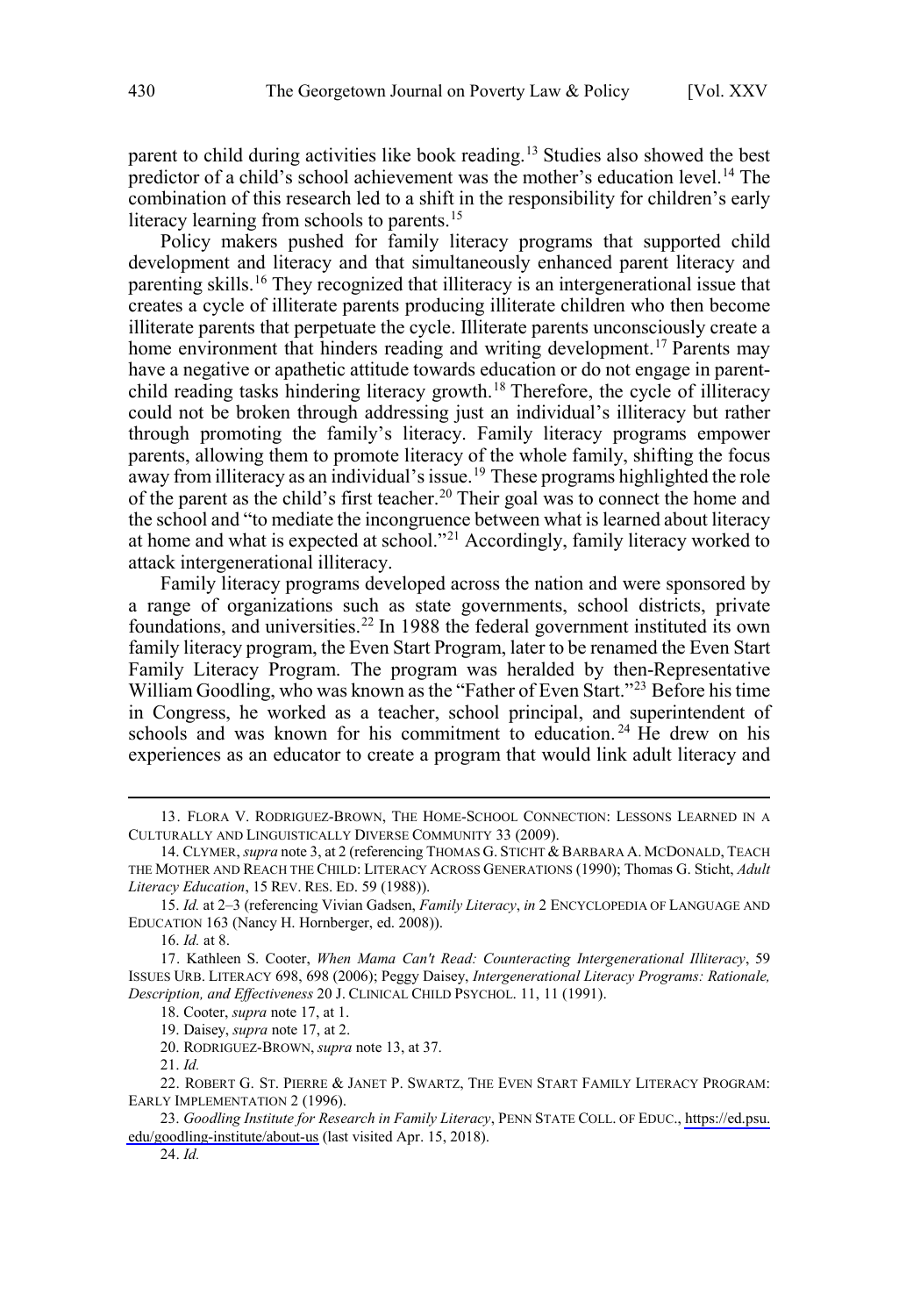<span id="page-4-0"></span>early childhood education programs to break the intergenerational cycle of illiteracy.<sup>25</sup> He helped create, promote, and defend the program as it evolved.

# *B. Legislative History and Program Design*

This section details the rise and fall of Even Start, from the pilot program in 1988 to its transfer from federal to state control and subsequent amendments to its demise in 2012.

#### 1. Creation of the Demonstration Program: Hawkins-Stafford Amendment

Even Start began as a small endeavor under the Hawkins-Stafford Amendment as a demonstration program, in which the federal government awarded grants to local education agencies (LEAs).<sup>26</sup> The program began with 76 demonstration projects in 1989 requiring \$14.5 million in federal funds, and grew to 123 projects in 1990 totaling  $$24$  million in federal funds.<sup>27</sup> Under the pilot program, LEAs could apply to the Department of Education (ED) for a federal four-year discretionary grant.<sup>28</sup> Federal funding started at ninety percent of the total cost of a project and diminished by ten percent each year upon renewal.<sup>29</sup> Grants were awarded to family literacy projects that would reach the greatest percentage of eligible children<sup>30</sup> and would fulfill the three overarching goals of the Even Start Program: (1) to help parents become full partners in the education of their children; (2) to assist children in reaching their full potential as learners; and (3) to provide literacy training for their parents.<sup>31</sup> The statute mandated annual evaluations by independent evaluators who would assess achievement of the program's goals $32$ and measure the program's effectiveness.

30. *Id.*

 <sup>25.</sup> MARIS A. VINOVSKIS, HISTORY AND EDUCATIONAL POLICYMAKING 119 (1999).

<sup>26.</sup> Even Start's proponents strategically included the program in the reauthorization of Elementary and Secondary Education Act (ESEA) rather than attempt to create a stand-alone piece of legislation. The ESEA reauthorization expanded Chapter 1 funds to be used to link preschool and adult education to finance early childhood and secondary education. Including Even Start as a separate initiative under Chapter 1 reinforced the idea of using those funds to finance early childhood education. However, the Bush administration did not believe Even Start should be a distinct program, because existing Chapter 1 legislation covered the program's objectives. Despite this objection, Even Start was included in ESEA. *Id.* 

<sup>27.</sup> ST. PIERRE & SCHWARTZ, *supra* note 22, at 3.

<sup>28.</sup> *Id*. While the appropriations amount remained below \$50 million, ED directly made the grants to grantees. Once federal appropriations reached \$50 million, control would be transferred from ED to the state agencies. FUMIYO TAO ET AL., U.S. DEP'T OF EDUC., STATE ADMINISTRATION OF THE EVEN START FAMILY LITERACY PROGRAM: STRUCTURE, PROCESS AND PRACTICES 1 (2003).

<sup>29. 20</sup> U.S.C § 2744(c) (2012). This meant that by the fourth year sixty percent of the total program was federally funded.

<sup>31.</sup> ST. PIERRE & SCHWARTZ, *supra* note 22, at 3.

<sup>32. 20</sup> U.S.C. §2748 (1988) (repealed 1994). Programs were evaluated in their effectiveness in providing adult education, parent training, services to special populations like those with disabilities, homebased programs involving parents and children, coordination with related programs like Head Start, and training of personnel. *Id.*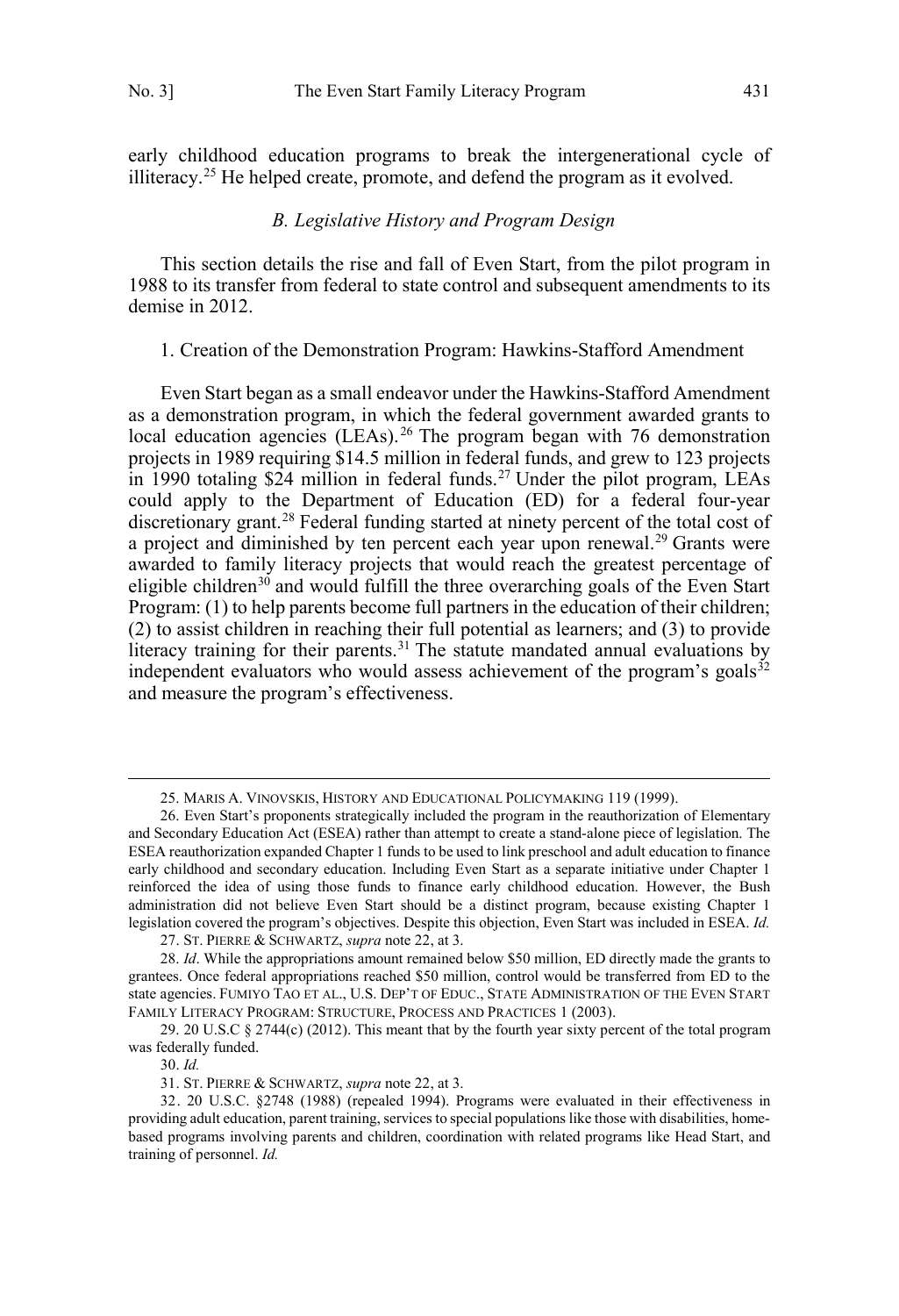The program strategically targeted low-income families with parents eligible for adult education,<sup>33</sup> so the population served included both adults with literacy issues and at-risk children. An Even Start eligible family had at least one parent that qualified for adult basic education programs, at least one child between one and seven years of age,  $34$  and lived in an elementary school area with a high concentration of low-income families.<sup>35</sup>

The program concentrated on breaking the generational cycle of illiteracy, so it took on a "family-focus" design, rather than a parent- or child-focus, to address illiteracy of adults and children simultaneously.<sup>36</sup> The purpose of the program was to unify adult and early childhood education into one program that cooperated with and built on existing community resources but provided new services to eligible families.37 It worked to enhance child and parent literacy and education, but it also equipped parents with the tools necessary to help their children grow and develop more generally. It did so through three main components: An integrated program of early childhood education, adult literacy training, and parenting education.<sup>38</sup>

The program was premised on the idea that these components are interrelated and build upon each other, so all three were necessary to make lasting change in a child's education.39 Adult literacy focused on improving a parent's literacy and educational skills<sup>40</sup> in order to combat adult illiteracy and produce parents that could meaningfully support their children's literacy. Child education centered on preparing a child for success in school and promoting development<sup>41</sup> to prevent illiteracy in the emerging generation. Parenting education enhanced the parentchild relationship so that parents could understand and support their child's growth and development.<sup>42</sup> Through parenting education, parents could become partners in their child's education, enhancing the emerging generation's literacy.

Even Start also fostered and encouraged participation in the program by providing support services to parents. In addition to the three core services, projects needed to provide support services designed to remove barriers that would restrict a family's participation in Even Start's core educational services. <sup>43</sup> Required support services included child care and transportation that catered to participants' employment and various responsibilities.<sup>44</sup>

 $\overline{a}$ 

38. ST. PIERRE & SCHWARTZ, *supra* note 22, at 2.

40. *Id.* Parent education took the form of either adult basic or secondary education, English as a second language (ESL), or preparation for a General Education Degree (GED) certificate. *Id.* 

41. *Id.* 

42. *Id.* at 4.

43. ABT ASSOCS., NATIONAL EVALUATION OF THE EVEN START FAMILY LITERACY PROGRAM 233 (1995) [hereinafter FIRST NATIONAL EVALUATION].

44. Hawkins-Stafford Amendment, *supra* note 37, § 1054.

<sup>33. 20</sup> U.S.C. § 2745 (1988) (repealed 1994).

<sup>34.</sup> *Id*.

<sup>35.</sup> *Id.*; 20 U.S.C § 2723 (1988) (repealed 1994).

<sup>36.</sup> ST. PIERRE & SCHWARTZ, *supra* note 22, at 3.

<sup>37.</sup> Augustus F. Hawkins-Robert T. Stafford Elementary and Secondary School Improvement Amendments of 1988, Pub. L. 100-297, § 1051, 102 St. 130 (1988) (amended 1991, repealed in part 1994) [hereinafter Hawkins-Stafford Amendment].

<sup>39.</sup> *Id.* at 2–3.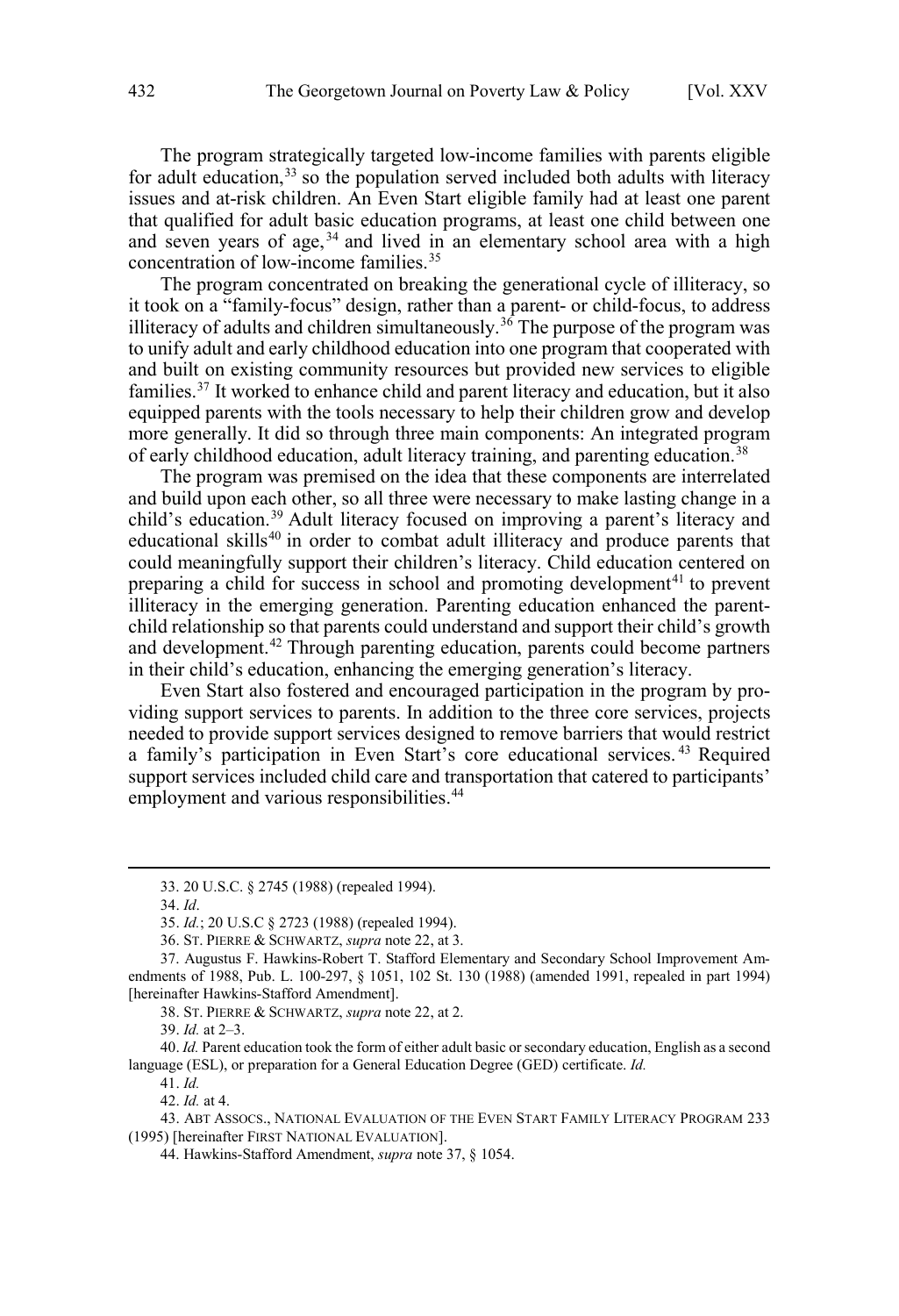<span id="page-6-0"></span>While the statute set forth the major elements of an Even Start local project, it afforded flexibility to LEAs to devise projects that met local needs.<sup>45</sup> Project designers were encouraged to work with similar programs already serving the community such as Head Start to adapt their Even Start projects to the locality's needs.46 Even Start projects were not to duplicate existing programs but were to build upon them.  $47$  Additionally, grantees could choose the instructional approaches to be applied and the frequency and duration of the program. <sup>48</sup> Programs did not need to service the entire target age range of children but could narrow it to focus on a community's most needy.<sup>49</sup> Furthermore, programs offered additional support services aside from the required transportation and child care, such as food, counseling, and health care to participants. $50$ 

#### 2. Amending Even Start: National Literacy Act of 1991

Under the National Literacy Act of 1991, the program was expanded to allow for more projects nationwide and renamed "Even Start Family Literacy Programs."<sup>51</sup> Originally, the pilot projects were to be evaluated nationally before a decision would be made to expand the program. <sup>52</sup> However, the program received so much support from both Congress and the president that they expanded it before the results from the national evaluation were released.<sup>53</sup> The program received \$48 million in appropriations, nearly double its previous amount.<sup>54</sup> In 1992, the program was transferred to state control.<sup>55</sup> Previously, ED distributed grants directly to eligible programs. Now, ED distributed grants to states who would distribute sub-grants to eligible entities.<sup>56</sup>

 $\overline{a}$ 

48. *Id.*

49. About twenty percent of Even Start projects funded in the first year of the program restricted core educational services to children who are three years of age. Another twenty percent did not provide direct services to children who are older than five years of age. However, in both of these types of projects, parenting information and special family activities included all of the children in the family up to age eight. *Id.* at 3.

50. *Id.* at 6.

51. *See generally* National Literacy Act of 1991 § 303(b), Pub L. 102-73, 105 Stat. 350 (1991) (repealed 1994) (amending 20 U.S.C. § 2742 (1988)).

52. VINOVSKIS, s*upra* note 25, at 127.

53. *Id.* The premature expansion was defended on the grounds that it supported the National Education Goals of school readiness and adult literacy. It was also popular at the state and local levels as a way to bring together local agencies that catered to at-risk children and families. *Id.* 

54. *Id.*

56. Letter from Marnie Shaul, Assoc. Dir., Educ. Workforce, and Income Security Issues, to Hob. George Voinovich, Chairman, Subcomm. on Oversight of Gov't Mgmt., Restructuring, and the D.C.,

<sup>45.</sup> ST. PIERRE & SCHWARTZ, *supra* note 22, at 3.

<sup>46.</sup> *Id.*

<sup>47.</sup> *Oversight Hearing on the Even Start Program: Hearing Before the Subcomm. on Elementary and Secondary, and Vocational Educ. of the Comm. on Educ. and Labor*, 102nd Cong. 7 (1992) (statement of John T. MacDonald, Assistant Secretary for Elementary and Secondary Education, United States Department of Education).

<sup>55.</sup> *Even Start and Family Literacy Programs Under the Elementary and Secondary Education Act: Hearing Before the Committee on Educ. and the Workforce*, 106th Cong. 11 (1999) (statement of Cheryl Keenan, Director, Bureau of Adult Education and Literacy Education, Pennsylvania Department of Education).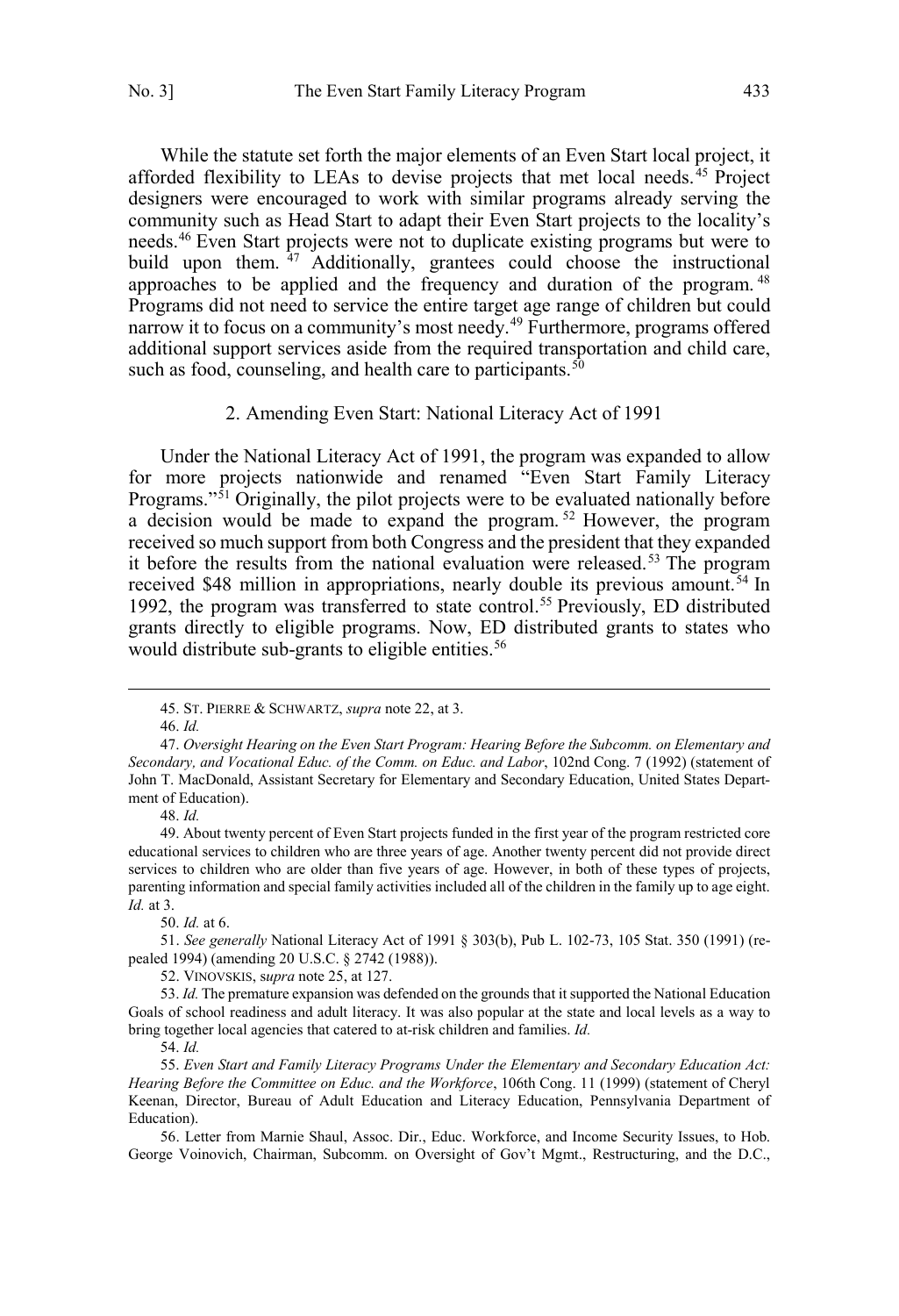<span id="page-7-0"></span>The National Literacy Act also amended Even Start to better reach the most in need and placed greater emphasis on working through the family unit. Communitybased organizations could now apply to implement a project, in addition to LEAs.<sup>57</sup> This allowed the program to reach more underserved populations across the country. Participant eligibility was also expanded. The target range of children now started at birth rather than one year of age;<sup>58</sup> thus, at-risk children could receive support from the very beginning. Families were also permitted to continue participation in activities despite the new ineligibility of a member.<sup>59</sup> Previously, if one family member became ineligible,  $60$  the whole family was precluded from continuing to participate despite other eligible family members. Families could now continue to participate in activities until all family members became ineligible. <sup>61</sup> This placed greater emphasis on working through the family as an instrument to support each family member's literacy gains.

#### 3. Even Start's First Reauthorization: Improving America's Schools Act of 1994

The Even Start Program continued to grow and focus on enhancing literacy through the family for those "most in need."62 Funding for the program nearly doubled once again in 1995 to total \$118 million.63 The Improving America's Schools Act (IASA) placed greater focus on attacking illiteracy through the family unit by allowing family members such as older siblings or grandparents to participate in activities when appropriate in order to support eligible participants.<sup>64</sup> Eligibility was also expanded to include teenage parents,<sup>65</sup> a group of parents that itself is still maturing and in need of significant support in order to positively affect their children's literacy.<sup>66</sup>

# 4. Amendments Between Reauthorizations

Congress still sought to grow and strengthen the Even Start Program despite a disheartening evaluation of the program's success. After Even Start's

Comm. on Governmental Affairs (Mar. 8, 2000) (on file with the Government Accountability Office) [hereinafter GAO Letter].

<sup>57.</sup> Community-based organizations still needed to apply in collaboration with an LEA but could now take the initiative to apply. *See* National Literacy Act of 1991 § 303(b), Pub L. 102-73, 105 Stat. 350 (1991) (repealed 1994) (amending 20 U.S.C. § 2742 (1988)). One such organization was the Street Law Clinic at the Georgetown University Law Center, which implemented an Even Start program in Washington, D.C. Interview with Richard Roe, Director, D.C. Street Law Program, in Washington, D.C. (Feb. 3, 2017).

<sup>58.</sup> National Literacy Act § 303(e), Pub L. 102-73, 105 Stat. 352 (1991) (repealed 1994)

<sup>59.</sup> *Id.* 

<sup>60.</sup> A member became ineligible when a child reached age eight or a parent completed his or her educational requirements. *See id*. (stating that eligible participants "shall be" a parent eligible for completing educational requirements "and" a child of such parent under the age of 8)*.* 

<sup>61.</sup> *Id.*

<sup>62.</sup> Improving America's Schools Act of 1994, Pub. L. 103-382, 108 Stat. 3521, § 1001(c)(11) (1994) (repealed 2015).

<sup>63.</sup> *Id.* at § 1002(b), 108 Stat. 3522 (repealed 2015).

<sup>64.</sup> *Id.* at §1206(b), 108 Stat. 3582 (repealed 2015).

<sup>65.</sup> VINOVSKIS, s*upra* note 25, at 122; Improving America's Schools Act, *supra* note 62, at §1206(a) 66. Cooter, *supra* note 17, at 1.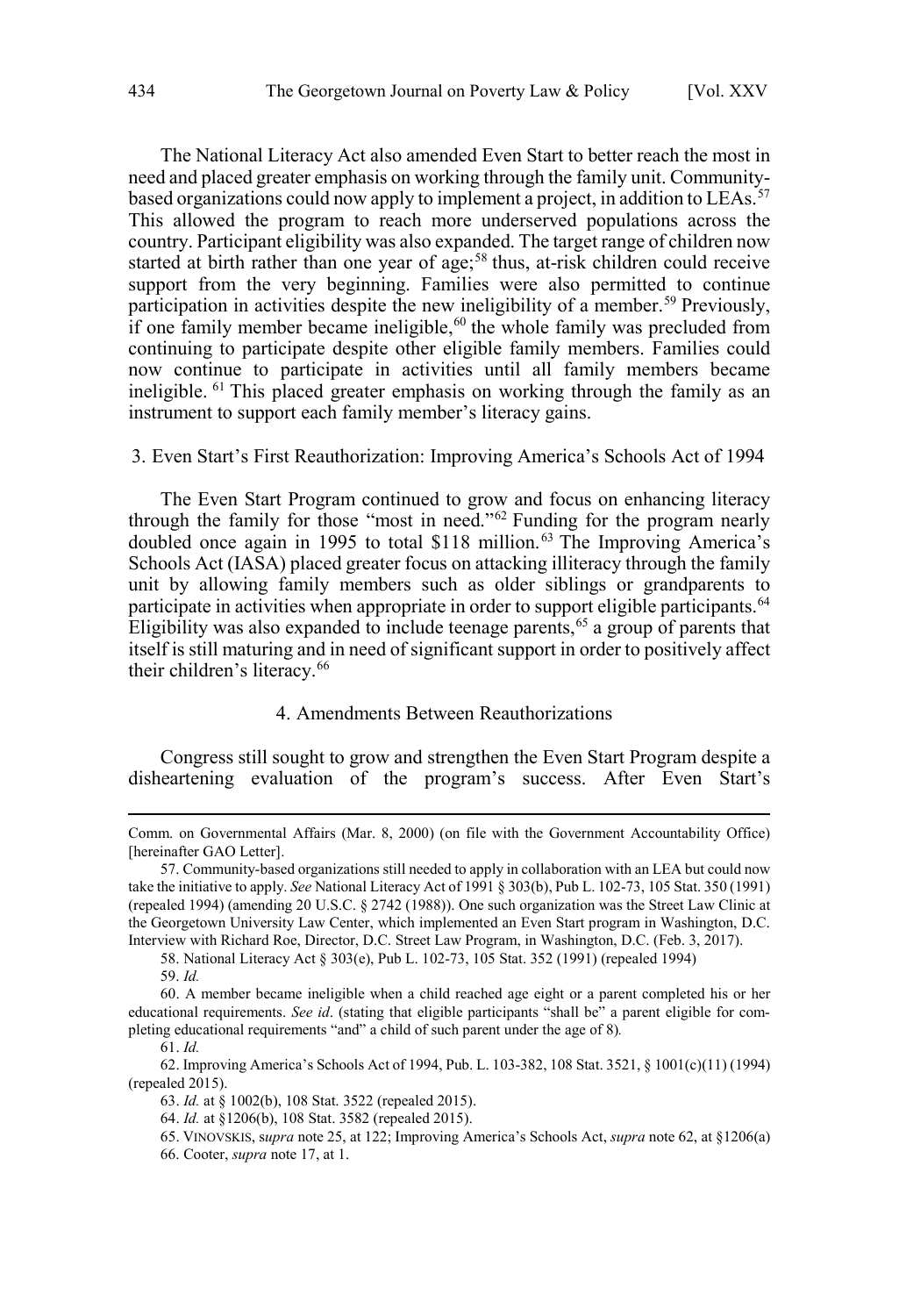reauthorization, the first national evaluation of the program was released. As explained more in Part II Section B below,  $67$  it noted that participating children did not make significantly greater educational gains than non-participating children.<sup>68</sup> This meant the evaluation did not support the program's effectiveness. Initially, these results went either unnoticed or ignored by Congress.<sup>69</sup> Goodling appeared before the House Subcommittee on Appropriations and assured his colleagues of Even Start's effectiveness.<sup>70</sup> Subsequently, Congress sought to further strengthen Even Start, and in 1996, it amended the program to require instructional services to be "intensive." <sup>71</sup> Eventually, the evaluation's results made their way to Congress, and some questioned the funding of what seemed to be an ineffective program.<sup> $72$ </sup> Goodling defended the program on the grounds that it was still in its nascent stages and that they were still determining what would produce the desired positive results.73 Both the administration and Congress agreed that the program needed further adjustment and evaluation.74 Under the Reading Excellence Act (REA) of 1998, Congress began focusing Even Start on educational outcomes of participants rather than on programmatic design. States were now required to  $\frac{1}{2}$  develop results-based indicators of program quality<sup>75</sup> and to use these indicators to monitor, evaluate, and improve Even Start programs.<sup>76</sup> Goodling attempted to amend the program once more through the Literacy Involves Family Together Act (LIFT Act), but it did not pass the Senate despite its success in the House.<sup>77</sup>

69. VINOVSKIS, s*upra* note 25, at 136.

- 72. VINOVSKIS, s*upra* note 25, at 138–39.
- 73. *Id.* at 139.
- 74. *Id.*

 $\overline{a}$ 

75. Reading Excellence Act of 1998, Pub. L. 105-277, 115 Stat. 2681 § 1210 (1998) (repealed 2002) provides that "[s]uch indicators shall include the following:

(1) With respect to eligible participants in a program who are adults—

(A) achievement in the areas of reading, writing, English language acquisition, problem solving, and numeracy;

(B) receipt of a high school diploma or a general equivalency diploma;

(C) entry into a postsecondary school, job retraining program, or employment or career advancement, including the military; and

(D) such other indicators as the State may develop.

(2) With respect to eligible participants in a program who are children—

- (A) improvement in ability to read on grade level or reading readiness;
	- (B) school attendance;
	- (C) grade retention and promotion; and
- (D) such other indicators as the State may develop."

76. TAO ET AL., *supra* note 28, at 2. REA also amended Even Start by providing a definition of the term "family literacy services" to match the definition in other legislation with family literacy components, including Head Start, the Adult Education and Family Literacy Act, and the Reading Excellence Act program. *Id.*

*See generally* H.R. 3222, 106th Cong. (2000) (as passed by House Sept. 12, 2000), 77 [https://www.congress.gov/bill/106th-congress/house-bill/3222.](https://www.congress.gov/bill/106th-congress/house-bill/3222) Under this amendment, projects would have had to set aside funds for research focusing on improving literacy in adults with reading difficulties.

<sup>67.</sup> *See infra* Part II, Section B.

<sup>68.</sup> Fumiyo Tao et al., National Evaluation of the Even Start Family Literacy Program xxii (1998),<http://files.eric.ed.gov/fulltext/ED427889.pdf> [hereinafter SECOND NATIONAL EVALUATION].

<sup>70.</sup> *Id.* at 137.

<sup>71.</sup> TAO ET AL., *supra* note 28, at 2.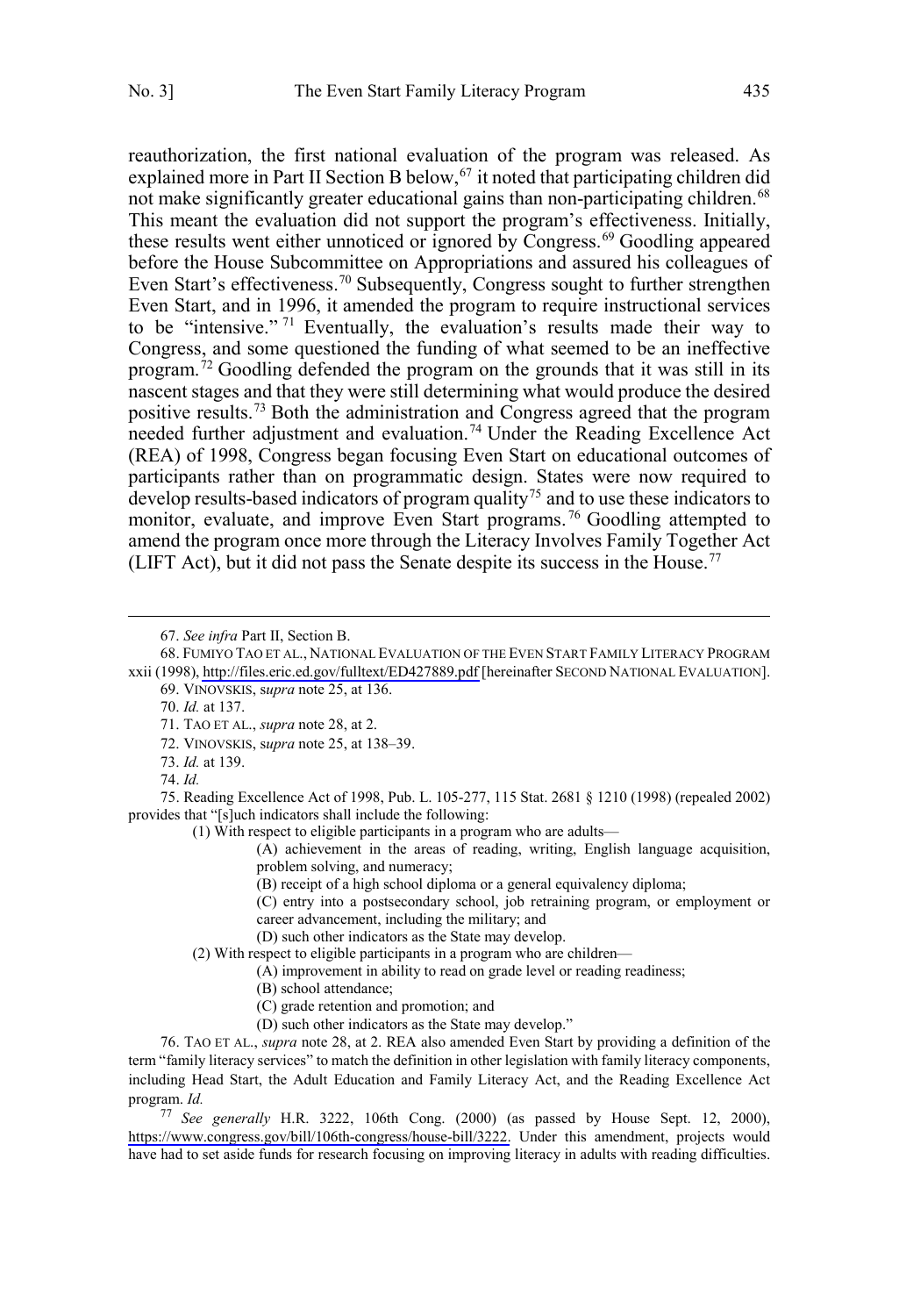#### 5. Even Start Reauthorized Under the No Child Left Behind Act

<span id="page-9-0"></span>Congress further amended and expanded Even Start to work through families to improve the nation's literacy. A second national evaluation once again failed to attribute any positive gains made by Even Start participants to the program. <sup>78</sup> Nonetheless, Even Start was reauthorized by the No Child Left Behind Act (NCLB).<sup>79</sup> At \$260 million, Even Start funding reached its peak in 2002.<sup>80</sup>

#### *C. Even Start's Demise*

Even Start's demise began under the Bush Administration when ED started requesting fewer appropriations for the program. In 2002, ED requested a \$50 million reduction for Even Start for the following school year, the first ever requested reduction. <sup>81</sup> ED cited "mixed evaluation" results from the national evaluations in support.<sup>82</sup> ED requested \$25 million fewer dollars the subsequent year.<sup>83</sup> ED claimed the money would be better used elsewhere, since two national evaluations<sup>84</sup> did not show participants to make "significantly greater" gains than non-participants. <sup>85</sup> By then, Representative Goodling had retired from public office and without the program's biggest advocate defending it,<sup>86</sup> the program could no longer withstand the negative results of the evaluations. Nonetheless, Congress allotted approximately \$250 million for both the 2003 and 2004 fiscal years.<sup>87</sup>

78. *See* GAO Letter, *supra* note 56, at 4.

79. *See* No Child Left Behind Act of 2001, Pub. L. 107-110, 115 Stat. 1425, § 1231 (1992) (repealed 2015).

80. *See* No Child Left Behind Act of 2001, Pub. L. 107-110, 115 Stat 1440–42, § 1002 (1992) (repealed 2015).

*A. Elementary and Secondary Education*, *FY 2003 Budget Summary*, U.S. DEP'T. OF EDUC., [https:](https://www2.ed.gov/about/overview/budget/budget03/summary/section-ii/edlite-A.html#4) 81. [//www2.ed.gov/about/overview/budget/budget03/summary/section-ii/edlite-A.html#4](https://www2.ed.gov/about/overview/budget/budget03/summary/section-ii/edlite-A.html#4) (last updated Mar. 11, 2005) (delineating the funds that were requested for the 2003 fiscal year).

 $\overline{a}$ 

84. Eventually three national evaluations were completed.

*Id.* at 3. It also would have further promoted working through the family unit by allowing children ages eight and over to participate in Even Start services, if a collaborating organization carried the cost for those children. *Id.* at 33.

<sup>82.</sup> *Id.* 

<sup>83.</sup> Section II. A. Elementary and Secondary Education, FISCAL Year 2004 Education Budget Sum*mary and Background Information*, U.S. DEP'T. OF EDUC., [https://www2.ed.gov/about/overview/budget](https://www2.ed.gov/about/overview/budget/budget04/summary/edlite-section2a.html#even) [/budget04/summary/edlite-section2a.html#even](https://www2.ed.gov/about/overview/budget/budget04/summary/edlite-section2a.html#even) (last updated Sept. 15, 2006).

<sup>85.</sup> *Id.* 

<sup>86.</sup> Goodling retired in 2001. *GOODLING, William Franklin,* HIST., ART & ARCHIVES U.S. HOUSE OF REPRESENTATIVES,<http://history.house.gov/People/Detail/13932>.

<sup>87.</sup> Congress allotted \$248.38 million for the 2003 fiscal year and \$246.91 million for the 2004 fiscal year. *Funding Status, Even Start*, U.S. DEP'T OF EDUC., [https://www2.ed.gov/programs/evenstartformula/](https://www2.ed.gov/programs/evenstartformula/funding.html) [funding.html](https://www2.ed.gov/programs/evenstartformula/funding.html) (last updated Jan. 20, 2010). Although ED had requested funding reductions, it continued to release guidance documents for the program in 2003. *See* U.S. DEP'T OF EDUC., GUIDANCE FOR THE WILLIAM F. GOODLING EVEN START FAMILY LITERACY PROGRAMS (2003), [https://www2.ed.gov/policy/](https://www2.ed.gov/policy/elsec/leg/esea02/pg6.html) [elsec/leg/esea02/pg6.html](https://www2.ed.gov/policy/elsec/leg/esea02/pg6.html).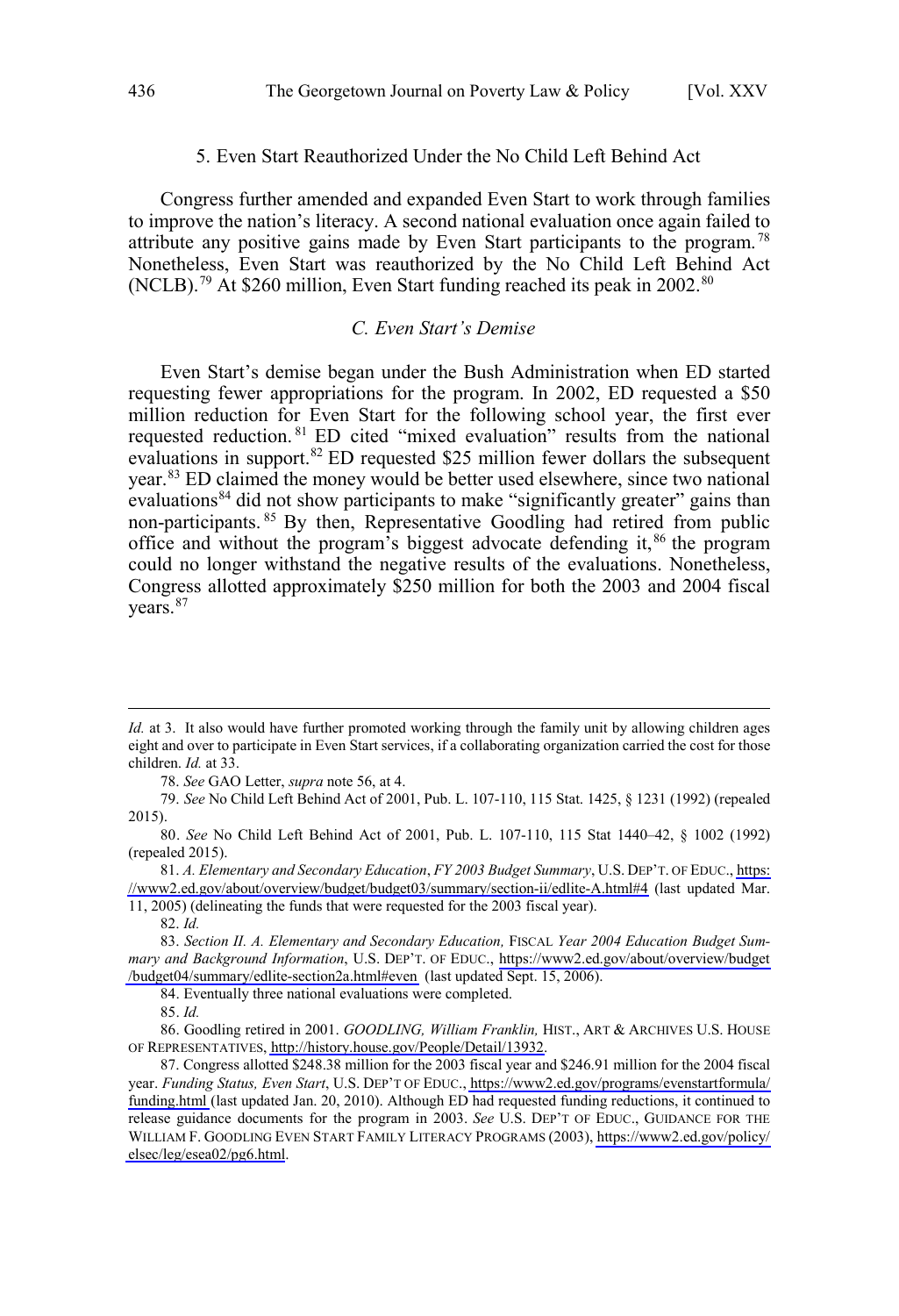<span id="page-10-0"></span>In 2004, ED proposed to eliminate Even Start as a federally funded program, citing the evaluations and a PART rating in support.<sup>88</sup> Again, ED cited the lack of "significantly greater" gains found in the national evaluations.<sup>89</sup> By now, however, ED had accrued further support to eliminate the program, a rating of "ineffective" on the Program Assessment Rating Tool (PART) process.<sup>90</sup> The PART rating assessed the program to be duplicative of other programs serving similar ends, such as Head Start, Adult Education, Early Reading First, and Reading First.<sup>91</sup> ED still wanted to use the funds for literacy programs but believed that other programs would be "better suited to address the President's literacy goals."<sup>92</sup> Congress finally adhered to ED's request and slashed the Even Start budget by more than half for 2006, dropping it from \$225 million to \$99 million.<sup>93</sup>

Even under the Obama Administration, ED continued to push for the program's elimination. ED stated that the program's main premise—that the integration of its core components (adult education, parenting education, parentchild activities, and early childhood education) adds value to the individual components—was unproven.<sup>94</sup> Furthermore, the extent to which family literacy programs can enhance parent literacy and parenting skills was unknown.<sup>95</sup> Despite the negative assessments, Congress continued funding Even Start at a fraction of what it previously did but eventually eliminated it in  $2012.^{96}$  Even Start no longer exists in ESEA's most current reauthorization, the Every Student Succeeds Act, and is no longer a federally funded program.

#### III. EVALUATING EVEN START

The national evaluations showed that participants in the Even Start Program did make positive gains but failed to show that they made significantly greater

89. *Id.*

 $\overline{a}$ 

93. *Fiscal Year 2006*, *supra* note 90.

*Section III. Programs Proposed for Elimination*, *FY 2005 Budget Summary*, U.S. DEP'T OF EDUC., 88. <https://www2.ed.gov/about/overview/budget/budget05/summary/edlite-section3.html> (last updated Feb. 2, 2004).

*Section III. Programs Proposed for Elimination*, *Fiscal Year 2006 Budget Summary*, U.S. DEP'T. 90. OF EDUC. <https://www2.ed.gov/about/overview/budget/budget06/summary/edlite-section3.html#even> (last updated Feb 7, 2005) [hereinafter *Fiscal Year 2006*]. "The Program Assessment Rating Tool (PART) was developed to assess and improve program performance so that the Federal government can achieve better results. A PART review [is run by the Office of Management and Budget] and helps identify a program's strengths and weaknesses to inform funding and management decisions aimed at making the program more effective. The PART therefore looks at all factors that affect and reflect program performance including program purpose and design; performance measurement, evaluations, and strategic planning; program management; and program results." *Assessing Program Performance*, OFF. OF MGMT. AND BUDGET, <https://georgewbush-whitehouse.archives.gov/omb/performance> (last visited Apr. 15, 2018).

<sup>91.</sup> GOODLING INST. FOR RES. IN FAM. LITERACY, RESPONSE TO OMB'S "PART" REPORT ON FEDERAL ADMINISTRATION OF THE WILLIAM F. GOODLING EVEN START FAMILY LITERACY PROGRAM 1 (2006).

<sup>92.</sup> *Id.* 

<sup>94.</sup> U.S. DEP'T. OF EDUC., EDUCATION FOR THE DISADVANTAGED: FISCAL YEAR 2008 BUDGET REQUEST A14–15 (2007), [https://www2.ed.gov/about/overview/budget/budget08/justifications/a-edfordis](https://www2.ed.gov/about/overview/budget/budget08/justifications/a-edfordis.pdf) [.pdf](https://www2.ed.gov/about/overview/budget/budget08/justifications/a-edfordis.pdf) 

<sup>95.</sup> *Id.* 

<sup>96.</sup> *See* CLYMER ET AL., *supra* note 3, at 1.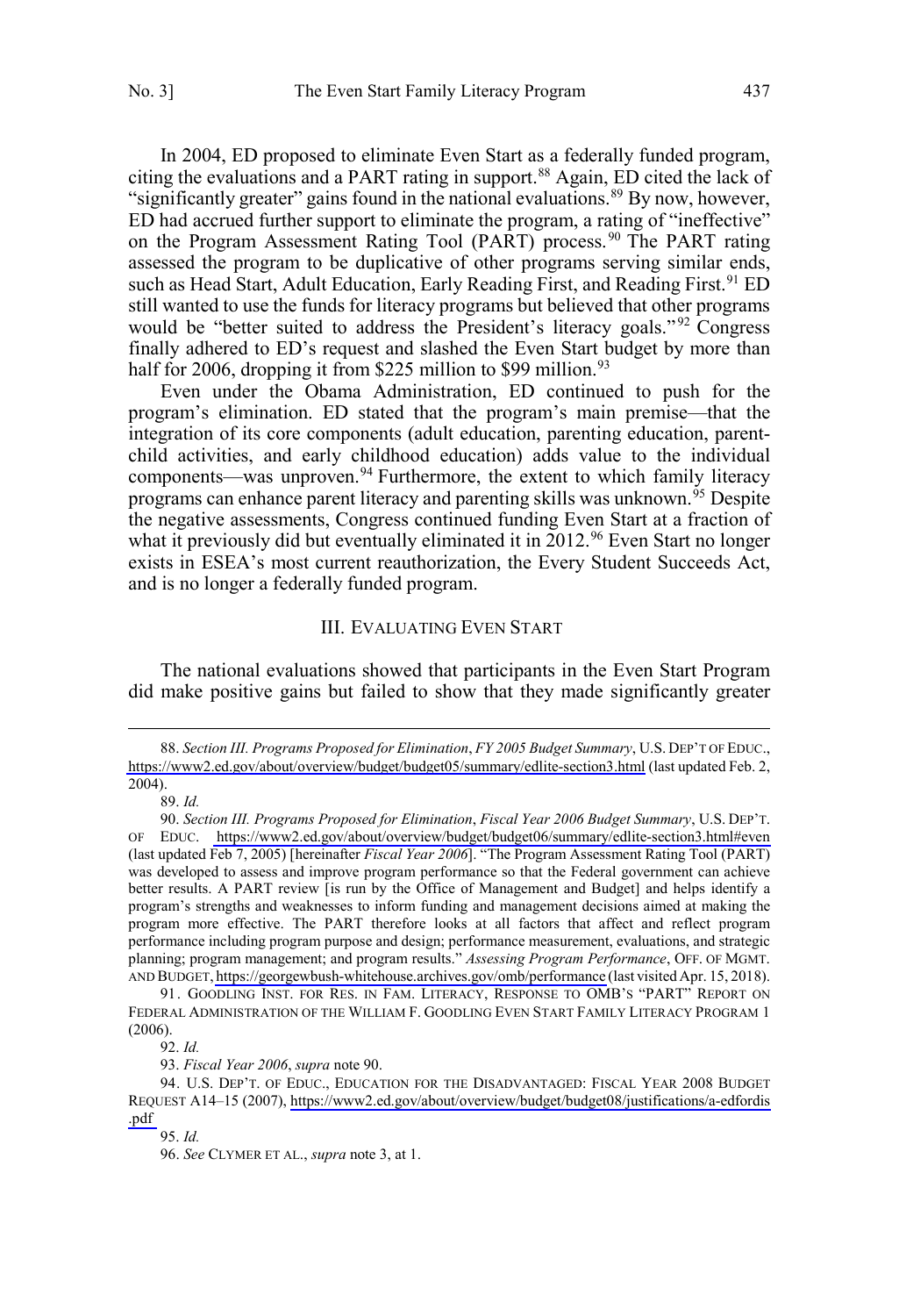<span id="page-11-0"></span>gains than non-participants. In other words, the evaluations could not show that participation in the program is what led to these gains. As a result, Congress defunded and eliminated the program. However, the evaluations suffered from methodological and design flaws and should not have been the basis to dismantle the program. Studies administered at the local and state levels showed participants did make significantly positive results due to participation in the program. Thus, Congress should note have weighed the evaluations so heavily and should have considered other evaluative measures before cutting the program.

# *A. The National Evaluations*

As statutorily required, the Department of Education (ED) evaluated the Even Start Program through independent evaluators and produced three national evaluations.<sup>97</sup> These evaluations measured the program's effectiveness focusing on achievement of its three goals.98 Based on the three national evaluations, the next section will discuss (i) whether Even Start served its target population and achievement of the programs goals through (ii) child education outcomes, (iii) parent education outcomes, and (iv) changes in the parent-child relationship.

# 1. Population Served

The Even Start Program was successful in serving its target population of economically and educationally disadvantaged families. The program was designed to serve low-income families with parents who have limited educational opportunities or literacy skills.<sup>99</sup> By 2003, the program serviced nearly 50,000 families,<sup>100</sup> eighty percent of whom reported household incomes at or below the federal poverty level.<sup>101</sup> While educational background varied among parents, the

<sup>97.</sup> The first National Evaluation documented the program's development from 1989–90 to 1992–93 and the second from 1993–94 to 1996–97. *See* FIRST NATIONAL EVALUATION, *supra* note 43, at 5; SECOND NATIONAL EVALUATION, *supra* note 68, at 1. The third documented the program's development from 1997–98 to 2000–01. ROBERT ST. PIERRE, THIRD NATIONAL EVEN START EVALUATION: DESCRIPTION OF PROJECTS AND PARTICIPANTS 2 (2001) [hereinafter THIRD NATIONAL EVALUATION].

<sup>98.</sup> TAO ET AL., *supra* note 28, at 3.

<sup>99.</sup> SECOND NATIONAL EVALUATION, *supra* note 68, at x.

<sup>100.</sup> *Even Start Facts & Figures*, U.S. DEP'T. OF EDUC., [https://www2.ed.gov/about/offices/list/oese/](https://www2.ed.gov/about/offices/list/oese/oss/esfacts.html) [oss/esfacts.html](https://www2.ed.gov/about/offices/list/oese/oss/esfacts.html) (last updated Oct. 24, 2014). While the number of families served fluctuated at times, it generally was on a positive trajectory. The third national evaluation documented a gradual reduction in participating families over the course of study. The long-term reduction in the number of families per project and the shorter-term drop in the total number of families served by Even Start may result from a conscious technical assistance strategy by Congress and the Department of Education to focus resources intensively on the most needy families in order to achieve the best outcomes. This strategy was formed, in part, on the basis of findings from the first national Even Start evaluation which showed that (1) families in projects that offered more hours of core instructional services participated more than families in projects that offered fewer service hours, and (2) families that participated more intensively in core instructional services had better learning gains than families that participated less intensively. THIRD NATIONAL EVALUATION, supra note 97, at 123.

<sup>101.</sup> THIRD NATIONAL EVALUATION,*supra* note 97, at 125. The third evaluation reported a reduction in this number, however, this was attributed to the more precise questioning regarding income on surveys. *Id.*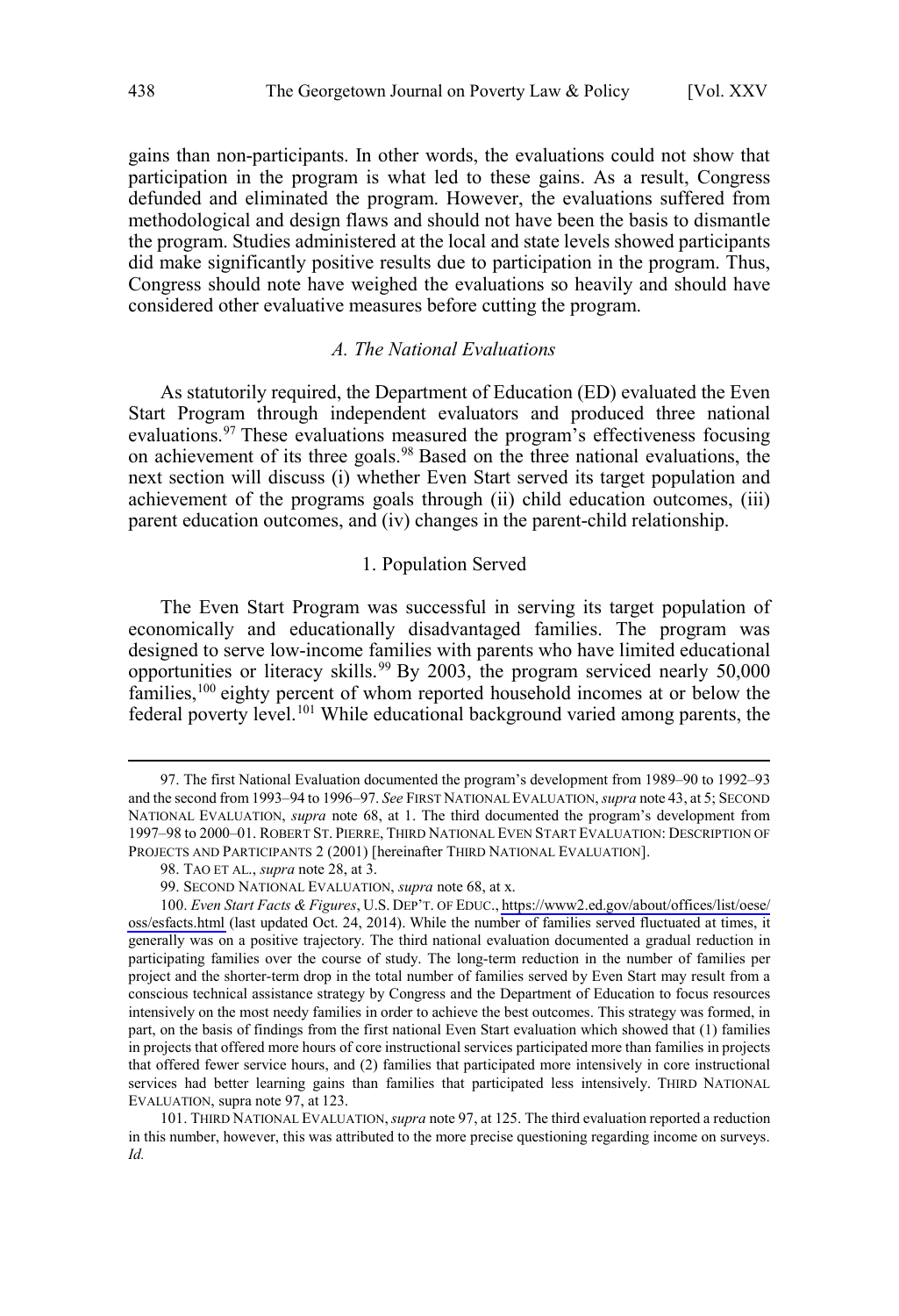<span id="page-12-0"></span>majority of participants lacked an education above a high school degree, even those falling about the poverty level.<sup>102</sup> Approximately eighty percent of participants did not have either a high school diploma or GED upon entering the program. <sup>103</sup> Additionally, English proficiency varied amongst participants; over seventy percent of participants could not read, write, or understand English well.<sup>104</sup> Many participants, especially Hispanic and Asian families, did not speak English as their first language and spoke another language in the home,  $105$  thus English proficiency was a serious concern. Even Start reached a population that had literacy issues and was most in need of educational supplementation, but least able to receive it without assistance.

#### 2. Child-Education Outcomes

The three evaluations proved that Even Start children improved educationally,<sup>106</sup> but could not conclusively determine whether these gains were due to program participation.<sup>107</sup> Participating children made positive gains in both school readiness<sup>108</sup> and literacy.<sup>109</sup> Evidence in the first evaluation suggested these gains could not be attributed to Even Start participation, because participating children did not make statistically significant larger gains than non-participating children.110 The third evaluation corroborated this claim, finding that comparable or greater gains were reported from children enrolled in Head Start, a similar early childhood education program.<sup>111</sup> This indicated that Even Start was not the cause of its participants' gains.

Conversely, other evidence suggested that Even Start participation could have been the cause of children's educational improvement. Evidence in the first evaluation also suggested that some child gains were greater than what would have occurred if the Even Start Program did not exist.112 In other words, some children

<sup>102.</sup> *Id.*

<sup>103.</sup> *Id.* at 130. Nearly forty percent of entering Even Start parents had completed some high school and forty-five percent had attended school for nine years or less. *Id.* at 129. A minority of parents had a high school degree or above, with about ten percent of parents holding a high school diploma or GED and five percent with some college. *Id.* at 131.

<sup>104.</sup> *Id.* at 142.

<sup>105.</sup> *See id.* at 139 (finding that a majority of participants were recent immigrants who spoke their native tongue).

<sup>106.</sup> The First and Second National Evaluation found positive gains in school readiness. FIRST NATIONAL EVALUATION, *supra* note 43, at 176; SECOND NATIONAL EVALUATION, *supra* note 68, at 166. All three evaluations found positive gains in literacy. *See* FIRST NATIONAL EVALUATION, *supra* note 43, at 176 (1995); SECOND NATIONAL EVALUATION, *supra* note 68, at 166; THIRD NATIONAL EVALUATION, *supra* note 97, at 166.

<sup>107.</sup> *See* FIRST NATIONAL EVALUATION, *supra* note 43, at 238; THIRD NATIONAL EVALUATION, supra note 97, at 166.

<sup>108.</sup> FIRST NATIONAL EVALUATION, *supra* note 43, at 237.

<sup>109.</sup> *Id.* at 238; SECOND NATIONAL EVALUATION, *supra* note 68, at 167.

<sup>110.</sup> FIRST NATIONAL EVALUATION, *supra* note 43, at 238; THIRD NATIONAL EVALUATION, *supra*  note 97, at 166.

<sup>111.</sup> THIRD EVALUATION, *supra* note 97, at 166. Head Start is an early childhood education program that will be more thoroughly discussed in Part III, i*nfra*.

<sup>112.</sup> FIRST NATIONAL EVALUATION, *supra* note 43, at 177 (citing gains in school readiness and vocabulary, for example).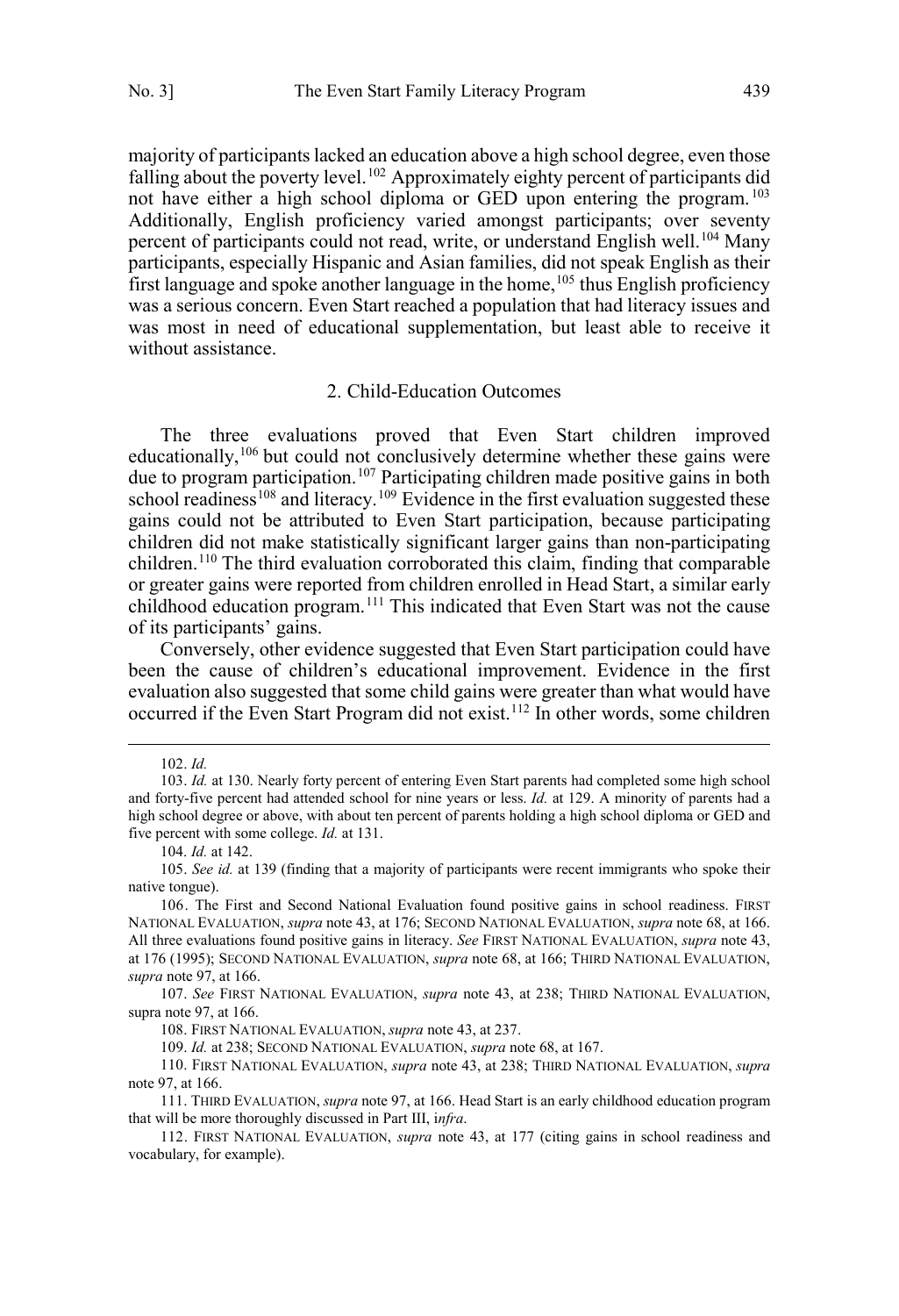<span id="page-13-0"></span>made gains because they were in the program, seeming to suggest the program had an impact. The second evaluation noted children did grow in Even Start and that growth was not due to a child's natural development.<sup>113</sup> Additionally, the longer a child stayed in the program the greater the gains she made, showing that participation in Even Start had a positive and demonstrable effect on children.<sup>114</sup> Thus, the evaluations were inconsistent in determining the programmatic effect on child education outcomes.

## 3. Parent Education Outcomes

Like child outcomes, the three evaluations showed improvement in parent education and literacy,<sup>115</sup> but were split on whether these gains were due to Even Start participation. The first national evaluation showed that significantly more parents participating in Even Start completed their GED than those not in the program. <sup>116</sup> The study concluded that without Even Start few of these parents would have found the assistance needed to complete their certificates,  $117$  which supports the claim that the program impacted its participants. It also found gains in parental literacy but had conflicting results concerning whether they were caused by the program's impact.<sup>118</sup> Some evidence revealed that the program contributed to parents' literacy improvement,<sup>119</sup> thereby supporting the program's success. Other evidence showed that gains were not significantly different from those of non-participants,<sup>120</sup> which does not support the program's success. The second and third evaluation also could not conclusively attribute the parent literacy gains to Even Start.<sup>121</sup>

## 4. Changes in the Parent-Child Relationship

The third of Even Start's primary goals was to help parents foster child growth and development, which was advanced through parenting courses. While participating in Even Start, parents made positive gains in their personal skills, in improving the home learning environment, increasing parent-child reading, and in increasing their expectations for their children.<sup>122</sup> Most of these gains were not statistically significant from non-participants and could not be attributed to the program.<sup>123</sup> However, the third evaluation concluded that when parents spent more

 $\overline{a}$ 

120. *Id.*

123. *Id.* 

<sup>113.</sup> SECOND NATIONAL EVALUATION, *supra* note 68, at 145*,*166.

<sup>114.</sup> SECOND NATIONAL EVALUATION, *supra* note 68, at 145.

<sup>115.</sup> FIRST NATIONAL EVALUATION, *supra* note 43, at 196; SECOND NATIONAL EVALUATION, *supra*  note 68, at 169; THIRD NATIONAL EVALUATION, *supra* note 97, at 165.

<sup>116.</sup> FIRST NATIONAL EVALUATION, *supra* note 43, at 196.

<sup>117.</sup> *Id.* 

<sup>118.</sup> *Id.* 

<sup>119.</sup> *See id.* Even Start parents made gains similar to or greater than those of non-Even Start parents and gains were directly related to the amount of instruction received through Even Start. *Id.*

<sup>121.</sup> SECOND NATIONAL EVALUATION, *supra* note 68, at 165, 169; THIRD NATIONAL EVALUATION, *supra* note 97, at 165.

<sup>122.</sup> FIRST NATIONAL EVALUATION, *supra* note 43, at 209.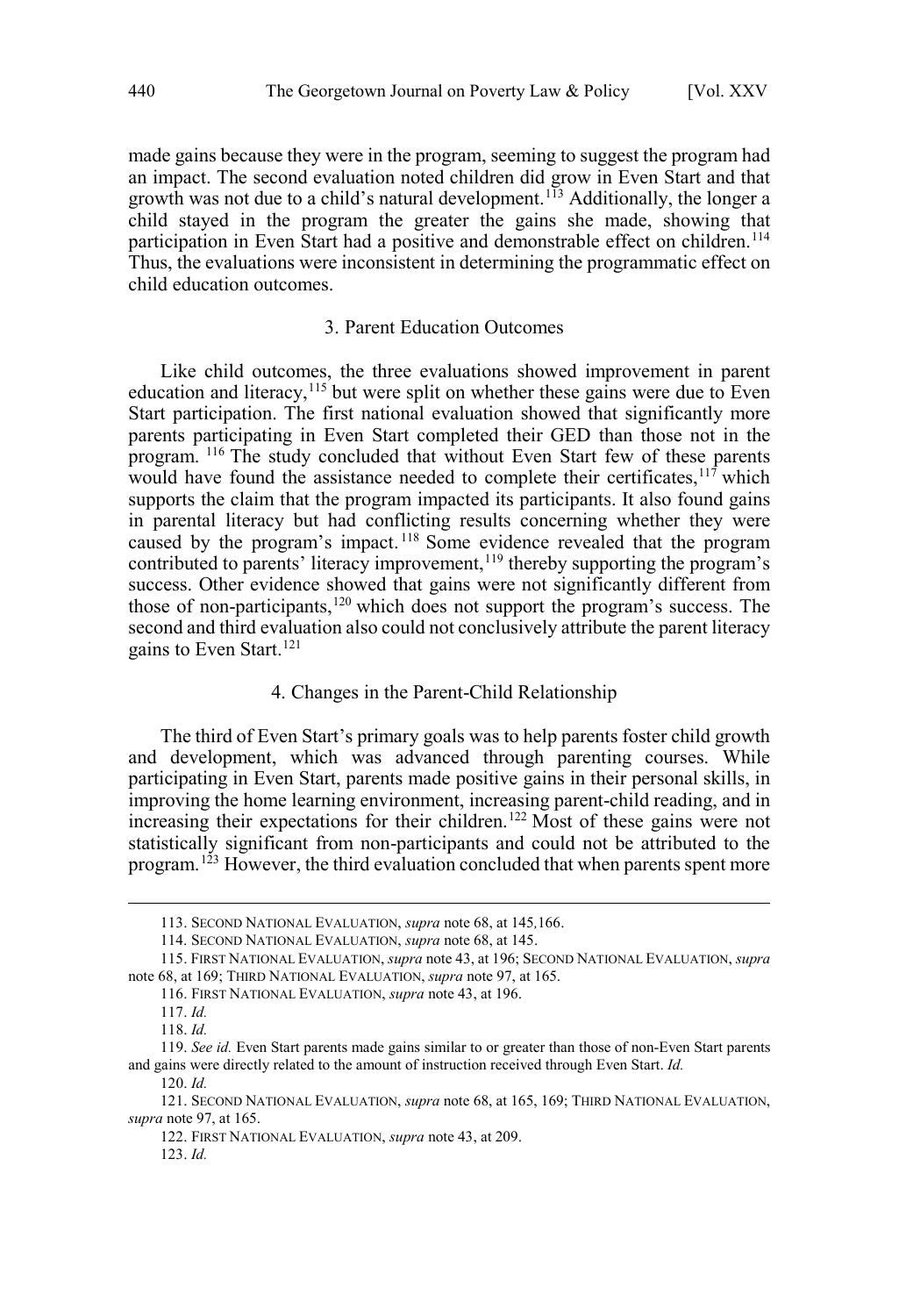$\overline{a}$ 

<span id="page-14-0"></span>time in parenting education, their children made more significant educational gains.124 This suggests that the skills learned did positively affect their children's educational growth, although parenting skills may not have statistically significantly improved. In other words, there was some support that Even Start's model succeeded.

# *B. National Evaluations' Unreliable Results Should Not Have Been Basis for Program's Elimination*

The three national evaluations demonstrated that Even Start participants did make positive gains in the program's three core areas, child education, parent education, and parenting skills, but could not conclusively attribute these gains to participation in Even Start. However, these studies were critically flawed and minimized Even Start's effectiveness. Other studies have suggested that Even Start was the cause of gains made by participants.

# 1. Evaluation Designs Were Critically Flawed

The first national evaluation was flawed in its design and use of data, making it unreliable. The designers of the second evaluation criticized the first study's design for employing mechanisms that did not measure the impact of participation in Even Start on a child's progress.<sup>125</sup> Thus, the evaluation was limited in its ability to measure programmatic effectiveness and is not completely reliable. Additionally, the first evaluation used improper data, which may have skewed its results to make it appear as if Even Start was not effective. The first evaluation did not exclude data from children who were not actively participating in the program.<sup>126</sup> These children could not have made gains because of the program, because they did not actively participate in it. Nonetheless, they were counted as Even Start participants in the comparison employed to measure program impact.<sup>127</sup> Including such children would have skewed the data to make it appear as if Even Start did not work.

The second evaluation was also ineffective in measuring Even Start's impact on participants. Unlike the first and third evaluations, which compared participating students to a control group, the second compared the student with him or herself using pre- and post-tests.<sup>128</sup> Comparing students to themselves without a control group makes measuring programmatic effects difficult, because the measured effects could have been caused by a child's natural development rather than participation in the program.<sup>129</sup> In other words, students make gains on their

<sup>124.</sup> THIRD NATIONAL EVALUATION, *supra* note 97, at 168.

<sup>125.</sup> SECOND NATIONAL EVALUATION, *supra* note 68, at 131 n.94.

<sup>126.</sup> FIRST NATIONAL EVALUATION, *supra* note 43, at 156.

<sup>127.</sup> *Id.* ("Children in the Even Start group were tested whether or not they were still actively participating in the program.").

<sup>128.</sup> SECOND NATIONAL EVALUATION, *supra* note 68, at 131 n.93.

<sup>129.</sup> See Robert S. Michael, *Threats to Internal Validity & External Validity* 5, [http://www.indiana.](http://www.indiana.edu/~educy520/sec5982/week_9/520in_ex_validity.pdf) [edu/~educy520/sec5982/week\\_9/520in\\_ex\\_validity.pdf](http://www.indiana.edu/~educy520/sec5982/week_9/520in_ex_validity.pdf). Pre- and post-test designs have internal validity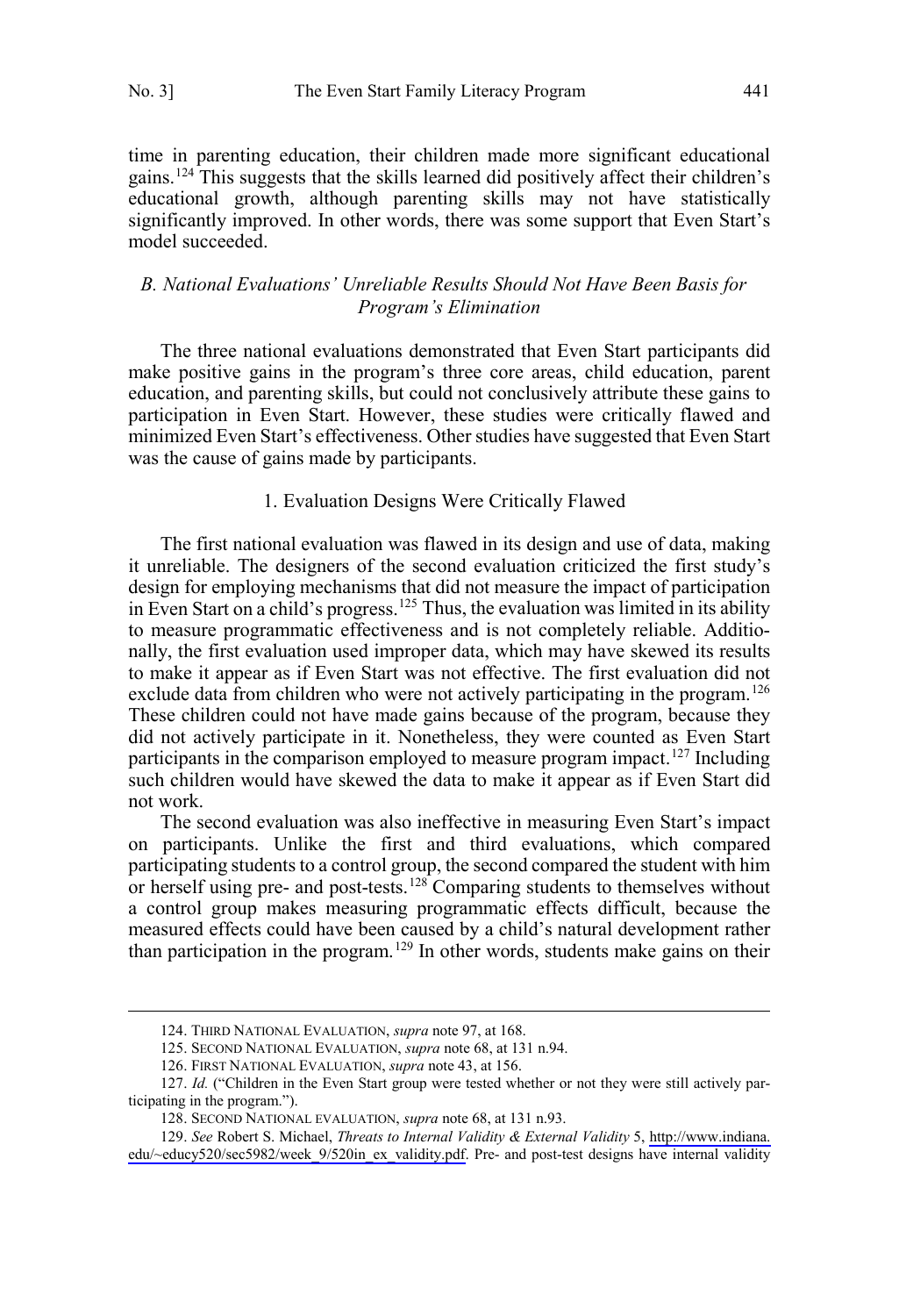own as they develop, so lack of a comparison group makes it difficult to determine whether gains were due to a child's maturation or to participation in the program.<sup>130</sup> Consequently, both the first and second evaluations were limited in their ability to measure whether Even Start produced changes in participants, making them an inadequate basis for defunding the program.

The second evaluation also utilized incomplete or inconsistent data, making its results unreliable. Most of the analysis in the second evaluation was based on data from only two program years during which multiple data points for the same participants were unavailable.<sup>131</sup> Without multiple data points, researchers were unable to make longitudinal determinations for many of those participating in Even Start. <sup>132</sup> Thus, long-term effectiveness of the program could not be adequately measured. Additionally, data collection in the second evaluation was inconsistent. Staff assisting with the study were associated with the local projects and were only trained once.<sup>133</sup> As local personnel kept changing, staff members received variable instructions on test administration and data entry, thereby producing inconsistent data quality. <sup>134</sup> This inconsistent and incomplete data could have skewed the results, making it appear as if Even Start was unsuccessful, even if it was successful.

Although the third evaluation focused on measuring program effectiveness,  $^{135}$ its ability to do so was diminished because of poor data quality. Data used in the third evaluation was unreliable. Methods for data entry were changed during the study, causing loss of data due to technical difficulties.<sup>136</sup> Additionally, data was reported directly to the federal government, preventing those closer to the implementation of the programs such as state and local agencies from reviewing them for accuracy.<sup>137</sup> Thus, results could have been skewed, because the study was based on unreliable data.

Furthermore, results from the third evaluation may not have been representative of the Even Start Program as a whole, because it employed a small sample size. The third evaluation's results were based on only eighteen Even Start projects, a small sample size.<sup>138</sup> It would have been more difficult to detect whether Even Start had a significant impact, because significant relationships for a

issues, which "compromise our confidence in saying that a relationship exists between the independent and dependent variables." *Id.* at 4.

<sup>130.</sup> The authors of the second evaluation admitted that the study design "would have been much stronger had there been a comparison group against which to assess progress of Even Start participants." SECOND NATIONAL EVALUATION, *supra* note 68, at 181.

<sup>131.</sup> SECOND NATIONAL EVALUATION, *supra* note 68, at 131.

<sup>132.</sup> Given the study was comparing pre- and post-tests, the utility of its results depended on measuring the program's long-term effectiveness. *Id.*

<sup>133.</sup> *Id.* at 180.

<sup>134.</sup> *Id.* 

<sup>135.</sup> THIRD NATIONAL EVALUATION, *supra* note 97, at 21.

<sup>136.</sup> GOODLING INST. FOR RES. IN FAM. LITERACY, COUNTER TO THE *THIRD NATIONAL EVEN START EVALUATION: PROGRAM IMPACTS AND IMPLICATIONS FOR IMPROVEMENT (2003)* 2 (2004), [https://ed.psu.edu](https://ed.psu.edu/goodling-institute/policy/es-part-analysis-2page) [/goodling-institute/policy/es-part-analysis-2page.](https://ed.psu.edu/goodling-institute/policy/es-part-analysis-2page)

<sup>137.</sup> *See id.* 

<sup>138.</sup> NAT'L COUNCIL OF LA RAZA, WILLIAM F. GOODLING EVEN START FAMILY LITERACY PROG-RAM: EFFECTIVE, YET MISUNDERSTOOD 2 (2007).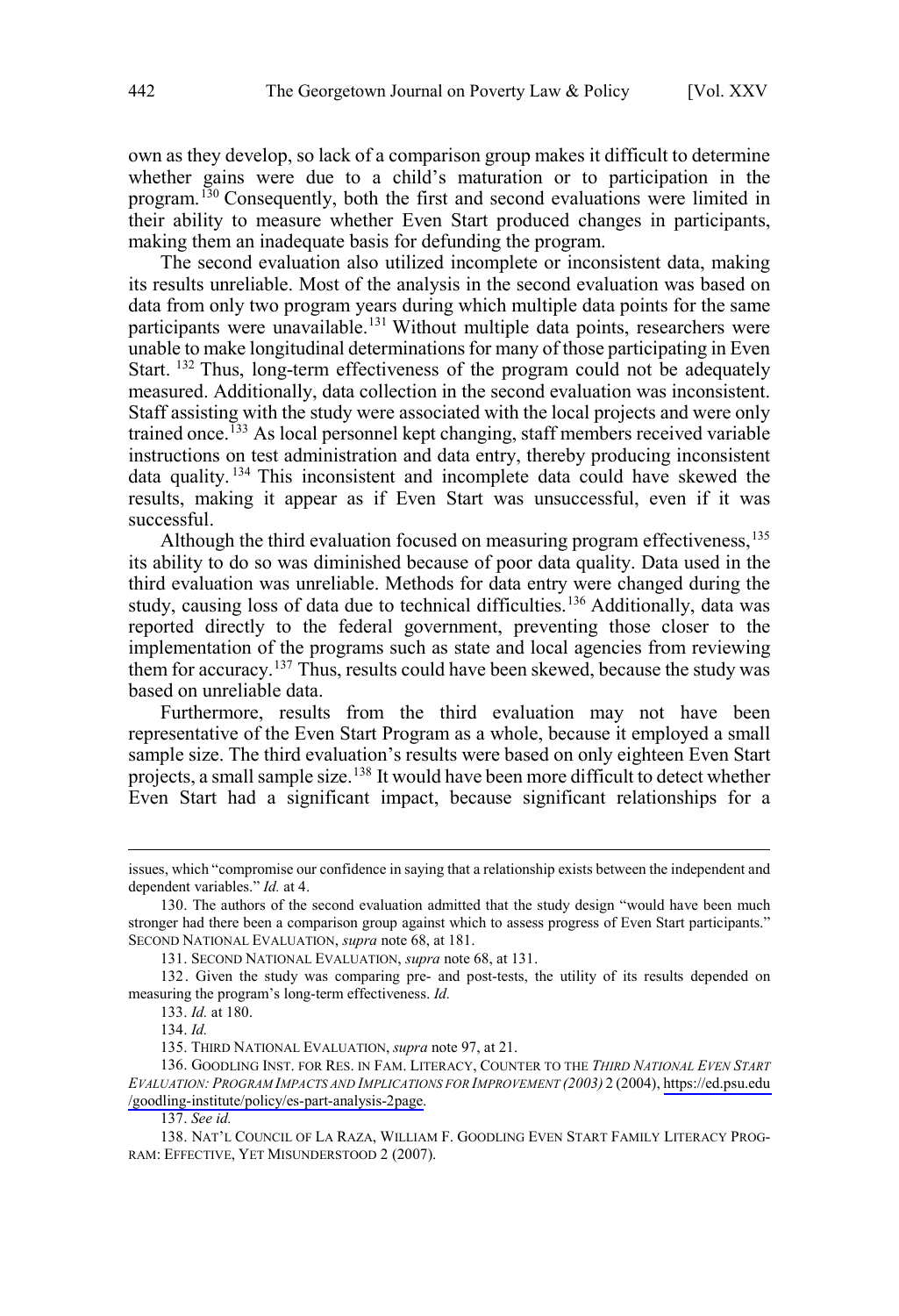population are more difficult to detect with a small sample size.<sup>139</sup> Thus, the study would not have effectively measured statistically significant gains achieved by program participants.

Additionally, the sample population used was not representative of the whole population, so inferences drawn based on the sample do not apply to the Even Start population as a whole. The individual projects used for the sample population in the third evaluation were selected on a voluntary basis,  $140$  which may have produced results making Even Start appear ineffective. It is not feasible to directly study a population as large as Even Start's, so a smaller, sample of the population is studied instead.<sup>141</sup> Generally, when using a population sample, it is randomly chosen to prevent over- or under-representation of certain factors that may skew results.<sup>142</sup> Allowing projects to volunteer runs the risk of producing results that do not reflect Even Start's effect on participants, but rather the effects of other factors.143 Here, the studied projects over-represented Hispanic and urban populations. <sup>144</sup> These communities may have had certain characteristics that are not generalizable to the entire Even Start population, which included rural populations and non-Hispanic communities.<sup>145</sup> Because of the high incidence of these characteristics, they could have become prominent influences in the study, confounding Even Start's effect. One such characteristic is fluency in another language. Language acquisition has been shown to affect the ability to learn and improve one's English literacy and could have been at play in the evaluation.<sup>146</sup> Thus, literacy gains - or lack thereof - made while in the program, could have been a product of something other than the program. Without taking these factors into consideration, the third evaluation's results should not have been attributed solely to Even Start's effect.

Because of design flaws and unreliable data, the three national evaluations were critically flawed and, therefore, should not have been a basis for defunding or eliminating Even Start.

143. *See id.* 

 $\overline{a}$ 

145. *Id.* 

*Organizing Your Social Sciences Research Paper: Limitations of the Study*, USC LIBRARIES, 139. <http://libguides.usc.edu/writingguide/limitations> (last visited Apr. 15, 2018).

<sup>140.</sup> THIRD NATIONAL EVALUATION, *supra* note 97, at 2.

*See generally QMSS e-Lessons: Why Sample*, COLUMBIA CNMTL, [http://ccnmtl.columbia.edu](http://ccnmtl.columbia.edu/projects/qmss/samples_and_sampling/why_sample.html) 141. [/projects/qmss/samples\\_and\\_sampling/why\\_sample.html](http://ccnmtl.columbia.edu/projects/qmss/samples_and_sampling/why_sample.html) (last visited Apr. 20, 2018).

<sup>142.</sup> Why Randomize?, YALE INST. FOR SOC. & POL. STUD., <http://isps.yale.edu/node/16697> (last visited Apr. 20, 2018).

<sup>144.</sup> GOODLING INST., *supra* note 136, at 2 ("Selected programs over-represented Hispanic (75%) and urban (83%) populations in contrast to Even Start's national demographics of 46% and 55%, respectively.").

<sup>146.</sup> The authors of the second evaluation noted that "there is growing consensus in the field of second language acquisition that facility in a second language requires some minimal proficiency in a first language." SECOND NATIONAL EVALUATION, *supra* note 68, at 179. Thus, if parents were not proficient in their first language, it could have affected English language acquisition. Whether parents were tested on literacy in their first language before being subjected to the study is unclear. *Id.*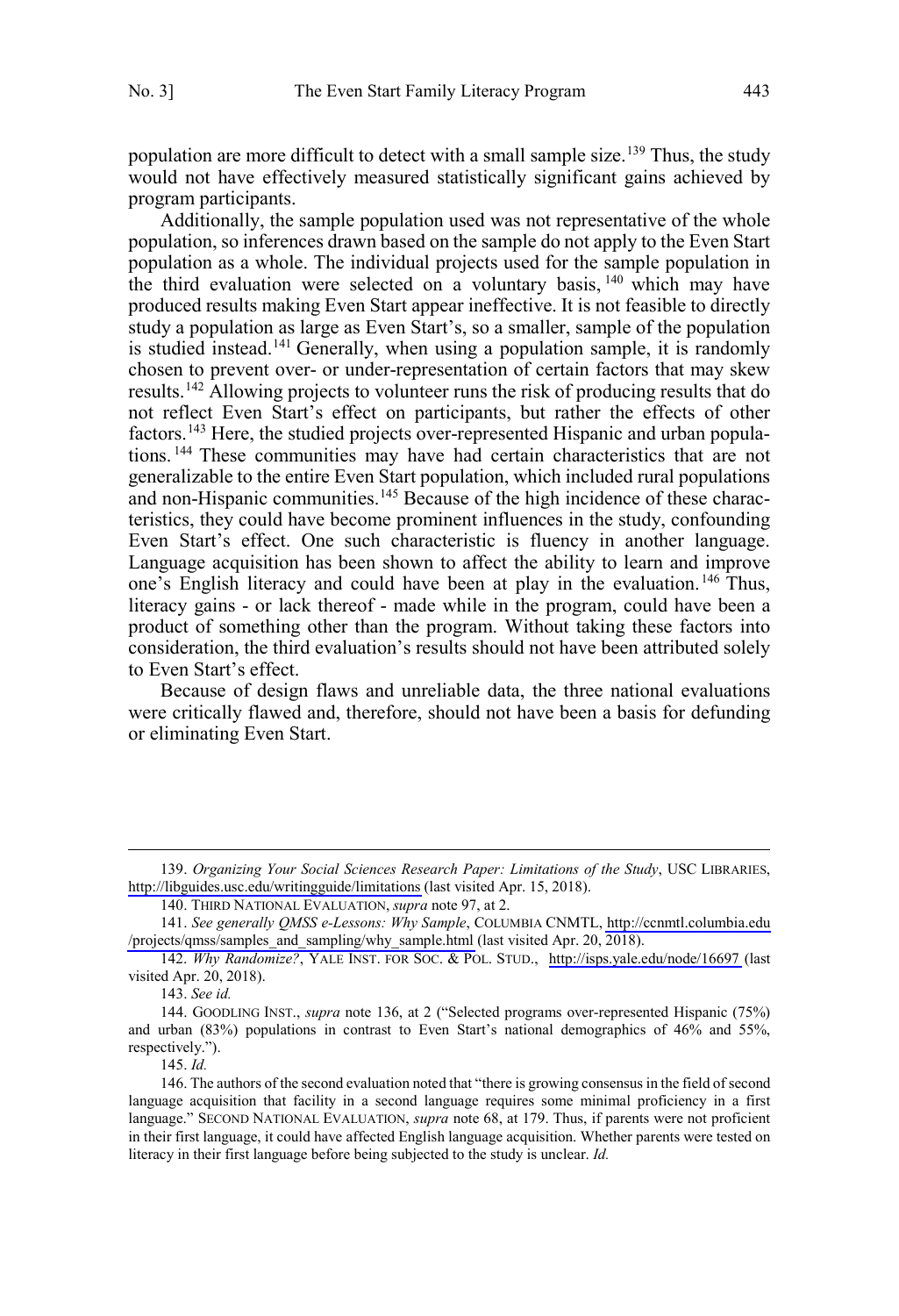#### 2. Other Evaluations Demonstrated Significant Gains

<span id="page-17-0"></span>Furthermore, several contemporaneous state and local evaluations reached very different conclusions regarding the success of the Even Start programs than the national evaluations, suggesting Even Start might have had stronger footing than the national evaluations indicate.<sup>147</sup> Unlike the national evaluations, these studies found statistically significant gains for Even Start participants, suggesting gains were due to program participation. Rather than relying almost exclusively on the national evaluations, Congress should have also looked to local and state data to determine whether the program was successful.

Several state studies demonstrated that children made educational gains because of participation in Even Start. A Nebraska state study found that Even Start pre-school children made statistically significant gains in language and literacy for oral and reading skills<sup>148</sup> reducing the credibility of the national evaluations which found no significant gains in literacy skills. A Colorado study attempted to determine the program's long-term effects by studying families with an average of 138 hours of participation and had been out of the program for an average of 3.5 years.<sup>149</sup> This study reported that Even Start students were reading at higher levels than the comparison group.<sup>150</sup> No Even Start children read below grade level, while twenty-eight percent of the control group did.<sup>151</sup>

Studies also showed that Even Start parents made statistically significant gains. Whereas the national evaluations found no significant gains in parent literacy and parenting skills, a Massachusetts study found significant gains in both: "Over 80% of Massachusetts's Even Start parents made significant academic gains in communication, reading, and understanding children's learning and writing."152 About two-thirds of the parents made strong gains in English language acquisition.153 A Monongalia County West Virginia study found that its Even Start program had a large impact on parent reading literacy and parenting skills over a two-year period.<sup>154</sup>

While these studies are limited, they do suggest there was a positive programmatic effect at levels other than the national level. They are not conclusive of the Even Start program, as a whole, but they do offer results that cast doubt on the national evaluations. Numerous state studies—a non-exhaustive list was discussed here—indicated significant results. Further, these studies were

<sup>147.</sup> These studies may also have had design flaws, but because they produce different results than the national evaluations, at the very least, the conflicting evidence suggests more research was needed before the decision to cut the program.

<sup>148.</sup> GOODLING INST., *supra* note 136, at 3.

<sup>149.</sup> BECKY ANDERSON, COLORADO EVEN START FOLLOW UP STUDY: TRINIDAD STATE JUNIOR COLLEGE 4 (2003).

<sup>150.</sup> *Id.* at 5.

<sup>151.</sup> Fifty-three percent of program participants were reading above grade level and forty-seven percent were at grade level, while only twenty-eight percent of the non-Even Start students were reading above grade level and forty-four percent at grade level. *Id.* 

<sup>152.</sup> GOODLING INSTITUTE, *supra* note 136, at 4.

<sup>153.</sup> *Id.*

<sup>154.</sup> MERRILL L. MEEHAN ET AL., PROCESS AND OUTCOME EVALUATION OF AN EVEN START PROG-RAM 6 (1999).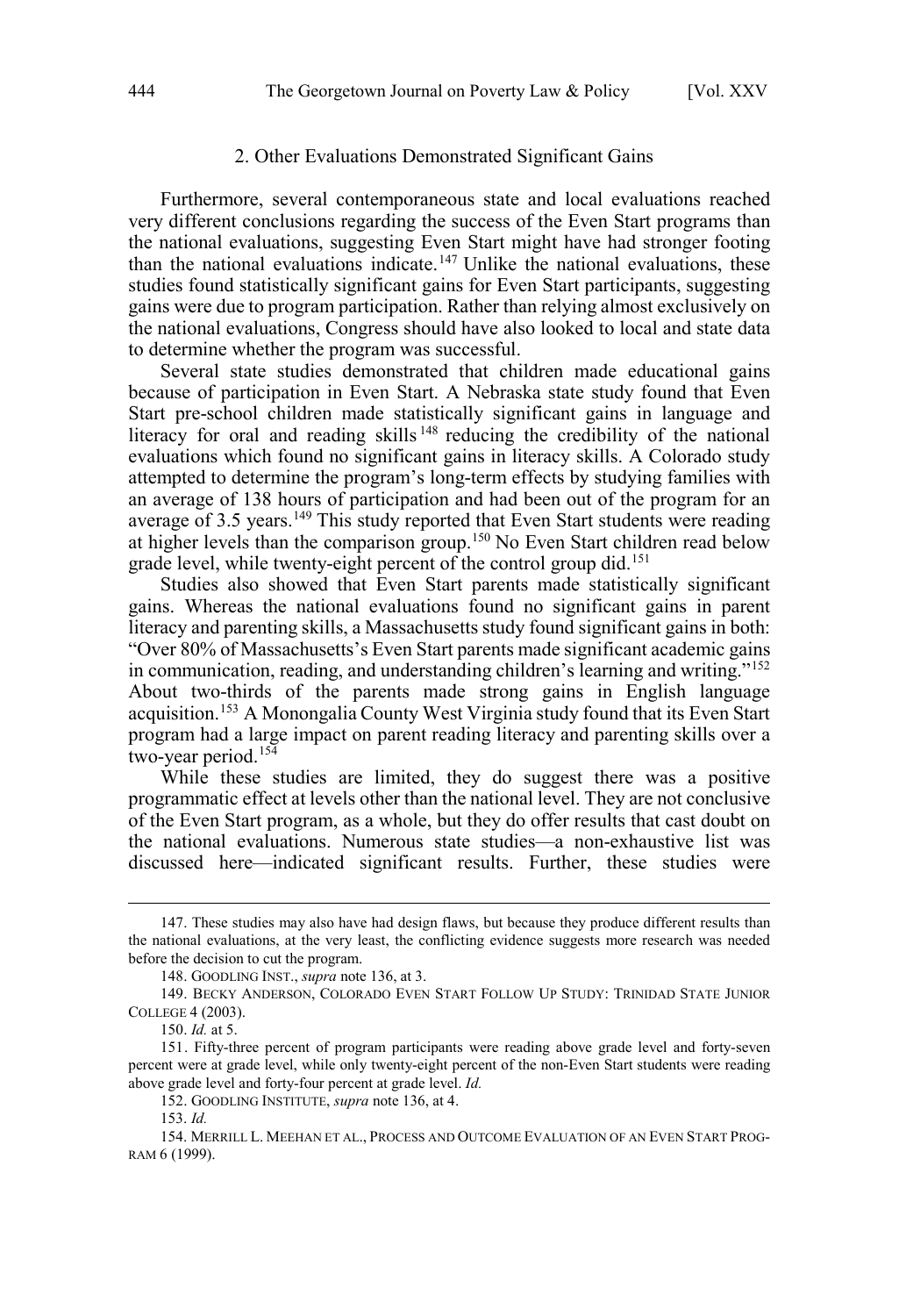<span id="page-18-0"></span>implemented on a more focused level, the state rather than national, making them better able to measure their localities' needs. Positive results at the state level suggest the national evaluations were not an accurate representation of all project results.

# IV. THE NEED FOR A REVISED AND RESTRUCTURED FAMILY LITERACY PROGRAM

After Even Start was defunded, a similar federal program was not put in its place. However, intergenerational illiteracy is still a prevalent issue within the United States.<sup>155</sup> Without a family literacy program taking the place of Even Start, intergenerational illiteracy will continue. Even Start was once criticized as duplicative of other federal program agencies serving similar ends, namely Head Start, Early Reading First, Reading First, and Adult Education.<sup>156</sup> Since then, Early Reading First<sup>157</sup> and Reading First programs, <sup>158</sup> programs that only provided childhood education, are no longer federally funded, and resources for adult basic education have been decreasing.159 While Head Start still exists and thrives, it targets early childhood education and does not satiate the need for adult education. Thus, there is currently a need for a program that intertwines adult and early childhood education.

#### *A. Illiteracy in America Today*

Despite the United States' status as a post-industrial nation and a first-world country, illiteracy is still a major issue in the United States.<sup>160</sup> According to a study conduct by ED and the National Institute of Literacy, approximately fourteen percent of adults in America cannot read, a total of thirty-two million Americans, including high school graduates.<sup>161</sup> Nineteen percent of high school graduates cannot read, <sup>162</sup> and an additional twenty-one percent of adults can only read at a fifth grade level.<sup>163</sup> Compared with other developed countries, the United States has one of "the most entrenched multigenerational literacy problem[s]."<sup>164</sup> In the

<sup>155.</sup> *See The U.S Illiteracy Rate Has Not Changed in 10 Years*, *supra* note 1.

<sup>156.</sup> GOODLING INST. FOR RES. IN FAM. LITERACY, RESPONSE TO OMB'S "PART" REPORT ON FEDERAL ADMINISTRATION OF THE WILLIAM F. GOODLING EVEN START FAMILY LITERACY PROGRAM 1 (2006), [https://ed.psu.edu/goodling-institute/policy/even-start-part-analysis.](https://ed.psu.edu/goodling-institute/policy/even-start-part-analysis)

*Early Reading First*, U.S. DEP'T OF EDUC., [https://www2.ed.gov/programs/earlyreading/index](https://www2.ed.gov/programs/earlyreading/index.html) 157. [.html](https://www2.ed.gov/programs/earlyreading/index.html) (last updated June 12, 2014).

*Reading First*, U.S. DEP'T OF EDUC.,<https://www2.ed.gov/programs/readingfirst/funding.html> 158. (last updated Dec. 4, 2015).

<sup>159.</sup> CTR. FOR POSTSECONDARY AND ECON. SUCCESS, ADULT EDUCATION FUNDING LEVELS AND ENROLLMENT 2 (2012).

<sup>160.</sup> *See The U.S Illiteracy Rate Has Not Changed in 10 Years*, *supra* note 1.

<sup>161.</sup> *Id.* 

*Illiteracy Statistics*, STAT. BRAIN, [https://www.statisticbrain.com/number-of-american-adults-](https://www.statisticbrain.com/number-of-american-adults-who-cant-read/)162. [who-cant-read/](https://www.statisticbrain.com/number-of-american-adults-who-cant-read/) (last visited Apr. 15, 2018)*.* 

<sup>163.</sup> *Id.* 

<sup>164.</sup> Karsten Lunze & Michael Passche-Orlow, *Limited Literacy and Poor Health: Role of Social Mobility in Germany and the United States*, 19 J. HEALTH COMM. 15, 17 (2014); *Program for the Inter-*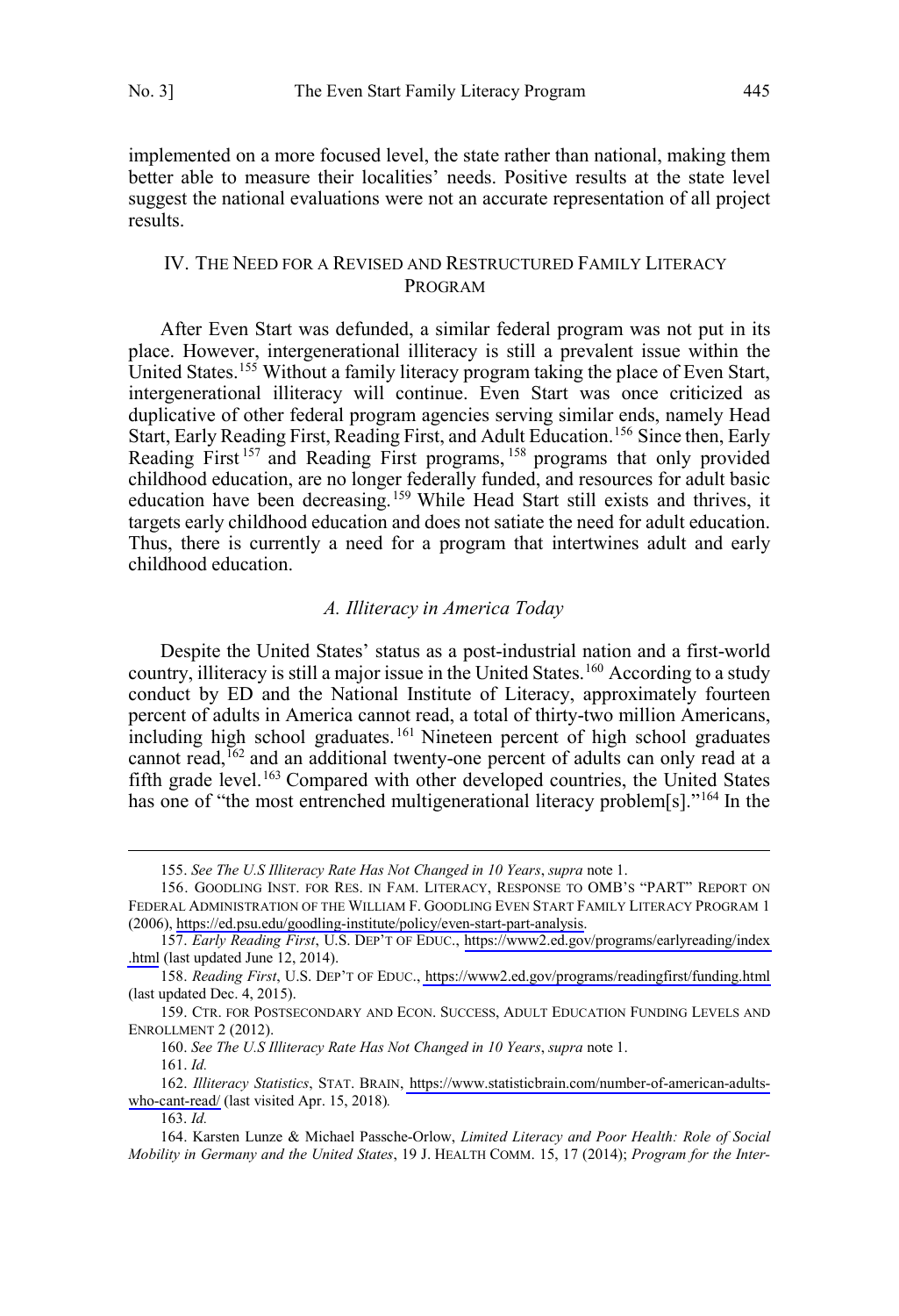<span id="page-19-0"></span>U.S., a parent's education level strongly affects the subsequent generation's literacy levels, making it even more difficult for a low-income child to overcome educational inequality.165

#### *B. Other Programs Do Not Address the Multigenerational Illiteracy Need*

Current adult education programs do not address the multigenerational aspect of illiteracy in America. A solution must address both child and adult illiteracy and the interplay between the two. Existing adult education programs have limited success because adults with literacy issues may not view illiteracy as their "number-one problem" or identify illiteracy as a cause of other issues in their lives.<sup>166</sup> Thus, they are unlikely to participate in adult education programs.<sup>167</sup> Adults who do participate often have other responsibilities like child care that make attending class difficult, leading to high absenteeism and dropout rates within the programs.<sup>168</sup>

Even Head Start, a thriving early childhood education program, does not meet multigenerational illiteracy needs because it does not emphasize adult literacy. Both Even Start and Head Start programs address the education and literacy needs of low-income families with young children,<sup>169</sup> but Head Start does not address adult illiteracy to the same degree as Even Start. Head Start's main purpose is to ensure school readiness for young children by enhancing the social and cognitive development of children. <sup>170</sup> On the other hand, Even Start's purpose is to improve literacy *for the whole family* and to increase educational opportunities for parents and children.171 Head Start's objectives for adult literacy are minimal; they extend to technical assistance and staff training for activities that would improve adult literacy.<sup>172</sup> The program does not statutorily require tracking or measurement of adult literacy nor does it place great emphasis on promoting parental literacy. On the other hand, one of Even Start's main objectives is to improve adult literacy and education. It makes a point to implement measures to track parental education and literacy. Head Start's lesser concern for parental literacy improvement and sole focus on child literacy indicate it is not as viable an instrument to attack the multigenerational literacy issue.

Head Start and Even Start cater to a similar population, but Even Start families were more likely to be economically and educationally disadvantaged.<sup>173</sup> Even

*national Assessment of Adult Competencies*, NAT'L CNTR. FOR ED. STATS, [https://nces.ed.gov/surveys](https://nces.ed.gov/surveys/piaac/countries.asp) [/piaac/countries.asp](https://nces.ed.gov/surveys/piaac/countries.asp) (last visited Apr. 15, 2018).

<sup>165.</sup> CLYMER ET AL., *supra* note 3, at 2.

<sup>166.</sup> Daisey, *supra* note 17, at 13.

<sup>167.</sup> *Id.* 

<sup>168.</sup> *Id.* 

<sup>169.</sup> U.S. GEN. ACCT. OFFICE, GAO-02-348, HEAD START AND EVEN START: GREATER COLLABO-RATION NEEDED ON MEASURES OF ADULT EDUCATION AND LITERACY 2 (2002) [hereinafter GAO-02- 348].

<sup>170.</sup> *Id.* at 2, 8; 42 U.S.C § 9831 (2012).

<sup>171.</sup> GAO-02-348, *supra* note 169, at 2–3.

<sup>172.</sup> *Id.* at 8, 12; 42 U.S.C. § 9843(d)(3) (2012).

*See Even Start Facts & Figures*, U.S. DEP'T. OF EDUC., [https://www2.ed.gov/about/offices/list/](https://www2.ed.gov/about/offices/list/oese/oss/esfacts.html) 173. [oese/oss/esfacts.html](https://www2.ed.gov/about/offices/list/oese/oss/esfacts.html) (last updated Oct. 24, 2014).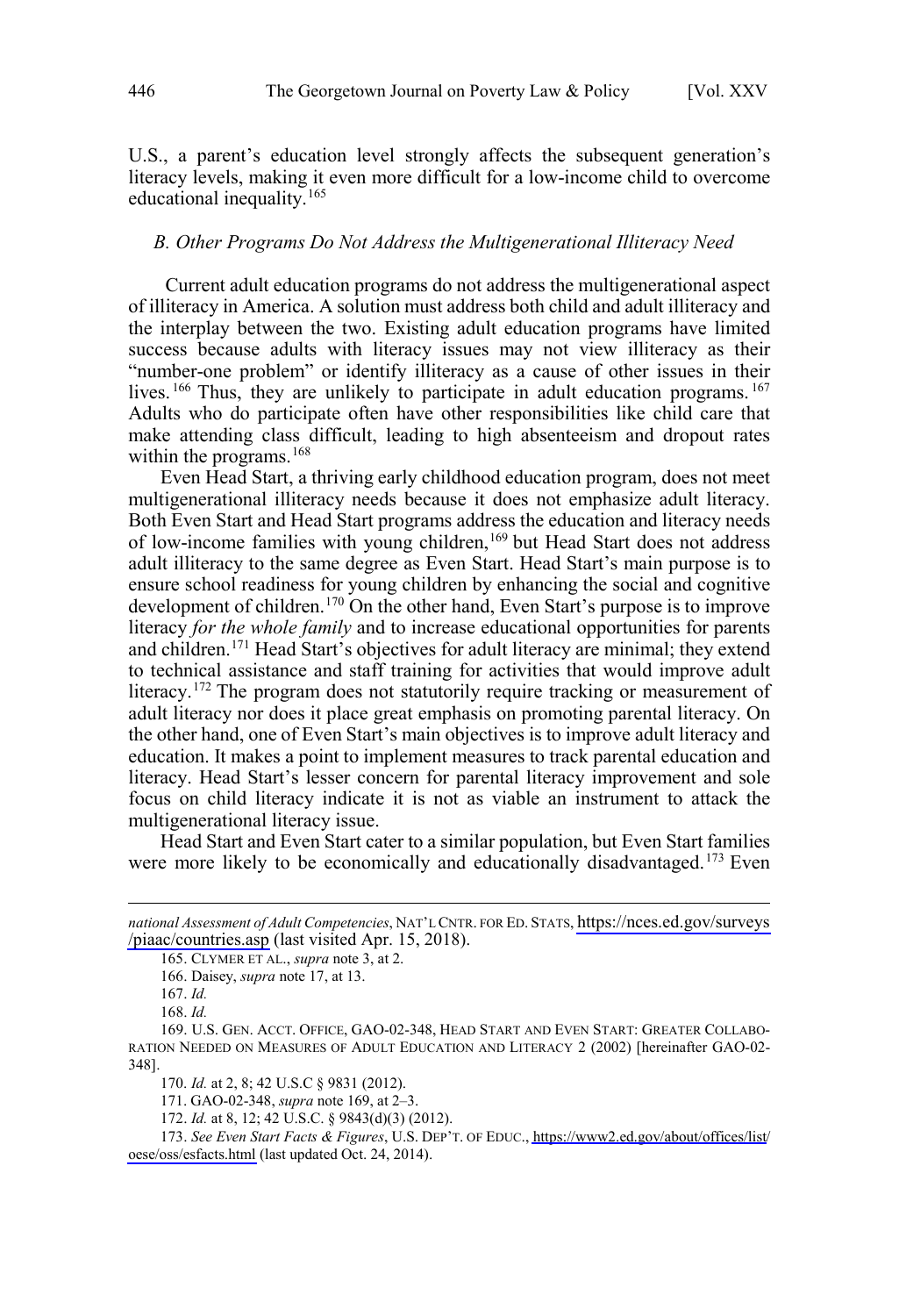<span id="page-20-0"></span>Start families were demographically different because its eligibility was tied to parents' educational attainment,  $174$  rather than Head Start's income eligibility.<sup>175</sup> Even Start families tended to be significantly poorer; forty-one percent of Even Start families had an annual household income under \$6,000 compared with thirteen percent of Head Start families.<sup>176</sup> Although Even Start families were and Head Start families are low-income, Even Start parents were even more educationally disadvantaged. About three-quarters of the parents in Head Start had high school diplomas or GEDs;<sup>177</sup> consequently, the program generally focused on early childhood education.<sup>178</sup> While adult education for parents was available, parents participated in the program primarily to obtain education for their children.<sup>179</sup> Conversely, Even Start parents were less likely to have high school diplomas and more likely to speak a language other than English.<sup>180</sup> Even Start specifically targeted this population<sup>181</sup> in order to provide support to *families* most in need, not just children. Unlike Head Start parents, Even Start parents primarily participated to obtain education and literacy services for themselves. Despite underlying similarities in the populations, Even Start served a different population of families, addressing both parent and child illiteracy concerns. Without the program, this population is left underserved by Head Start because Head Start focuses more on child education.

# *C. Reimagining Even Start*

There is currently a need for a program that addresses illiteracy by simultaneously focusing on adult and child literacy. States are already implementing adult education and early childhood education programs separately. If they were to marry these objectives, they would attack illiteracy from a multigenerational perspective. If Even Start or something like it were to return, it should continue to be authorized by a federal statute and be administered by the states. The federal government should take on a regulatory role and allow states to oversee the administration of the program and monitor performance. LEAs should have freedom to administer the program to adapt to the needs of the local community.

# 1. The Federal Role

The federal government should continue to have a role in creating the program. A federal goal of family literacy is imperative, because it keeps the states accountable. States have various priorities and responsibilities and may push aside family literacy. Without a federal goal, states will not be incentivized to change

<sup>174.</sup> GAO-02-348, *supra* note 169, at 3. To be Even Start eligible, at least one parent must not be enrolled in school and must lack a high school diploma or its equivalent or lack the basic skills necessary to function in society. *Id.*

<sup>175.</sup> *Id.*

<sup>176.</sup> *See Even Start Facts & Figures*, *supra* note 173.

<sup>177.</sup> *Id.*

<sup>178.</sup> *See* GAO-02-348, *supra* note 169, at 3.

<sup>179.</sup> *Id.* 

<sup>180.</sup> *Id.* 

<sup>181.</sup> *Id.* at 9.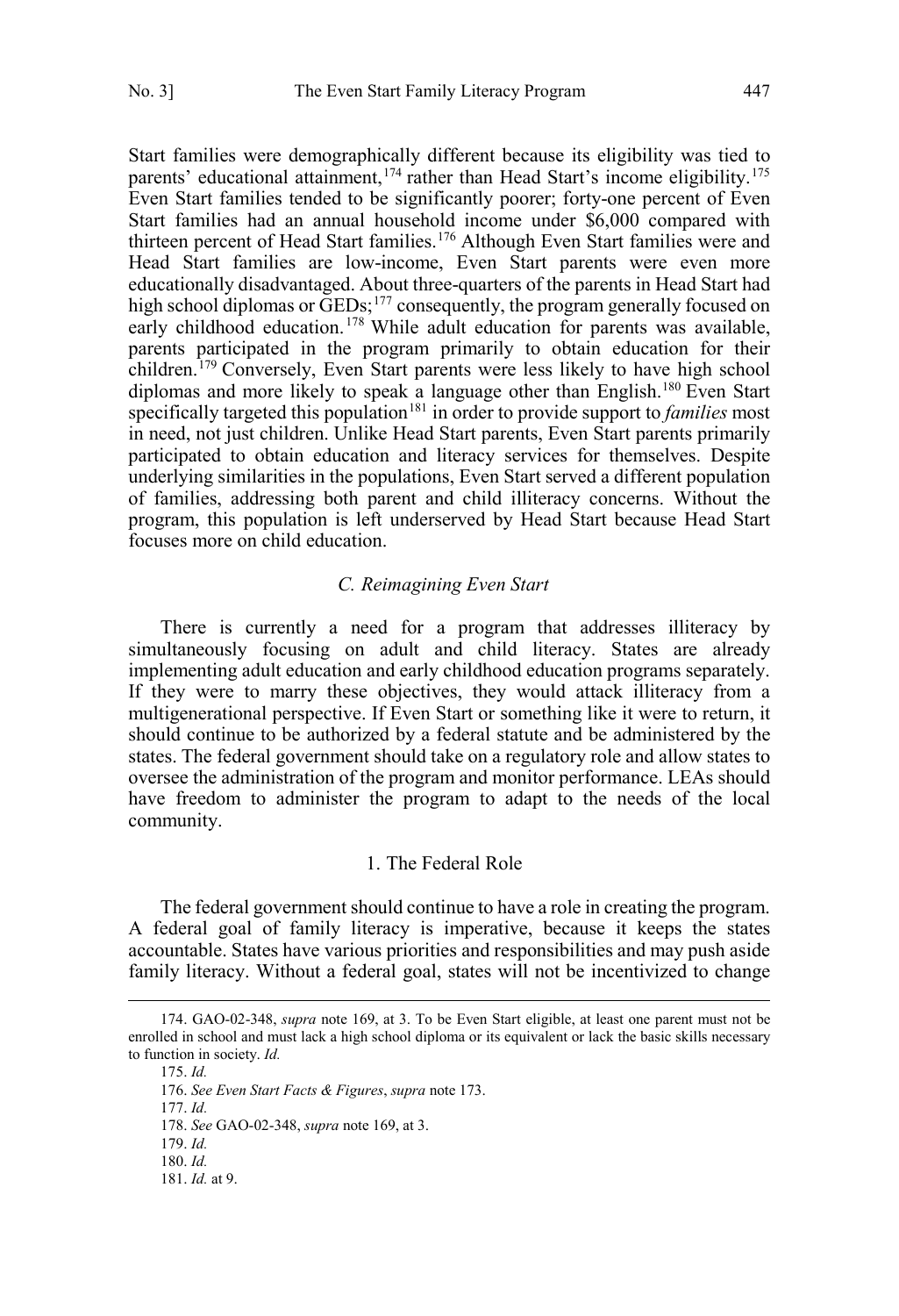the status quo and continue to alleviate illiteracy through separate adult and child education programs. They will continue to downplay the interaction between parent and child literacy. Therefore, federal oversight is needed to incentivize states to address illiteracy through an intergenerational approach.

In creating a similar program, Congress should be tasked with designing the program. Congress should allot funds through block grants to states and allow states to disperse them to projects as they see fit based on a locality's needs, because states can better ascertain local needs. Congress should continue to have a family focus. The new program should seek to target the same population, lowincome families with literacy and education issues, since this is the population with a need and with fewer resources to serve the need. Rather than just targeting impoverished families and risk conflating illiteracy with poverty, eligibility should continue to be tied to adult education to ensure that families with educational issues are reached. The new program should also continue the tripartite structure of child education, parent education, and parenting skills. This structure gives parents the means and the knowledge to work with their children to improve literacy of the family while child education provides support in strengthening child literacy, thereby stopping a cycle of illiteracy. Furthermore, Congress should continue to require independent evaluation of the program focusing on growth of participants rather than proficiency in order to take into account the different literacy needs of families. Evaluations provide evidence that can be used to improve and adapt programs. Additionally, focusing on proficiency may make it appear as if the program has no impact. Evaluations should also focus on the program's long-term effects so as to assess growth that has been shown to occur with longer participation in the program.

Additionally, the new program should learn from Even Start's problems with retention and consistency of participation. Two of the largest issues reported by Even Start projects were retaining families through the program's end and variable participation among those who remained.<sup>182</sup> Retention and participation are essential for the program to have long-term effects on families. Congress should embed mechanisms designed to address participation and retention of participants in addition to the required support services of transportation and child care.

Congress should create a benchmark for project comparison but ought to be wary of attaching punitive measures to negative comparisons. A national benchmark could be used by states to assess their own progress, which could prove useful for state project improvement. However, it should be used with caution by the federal government to avoid inferring inadequacy of programs that are serving different population needs. Participants have different literacy needs, so progress varies depending on a local project and the serviced population. If a benchmark were to be created, it should be used for comparison. However, divergence from the benchmark should not be reason to implement punitive measures.

Moreover, the Department of Education (ED) should also play a role in implementing the new program. States heavily relied on the federal Even Start office to learn about legislative changes and the effect these changes would have

<sup>182.</sup> ST. PIERRE & SCHWARTZ, *supra* note 22, at 17–19.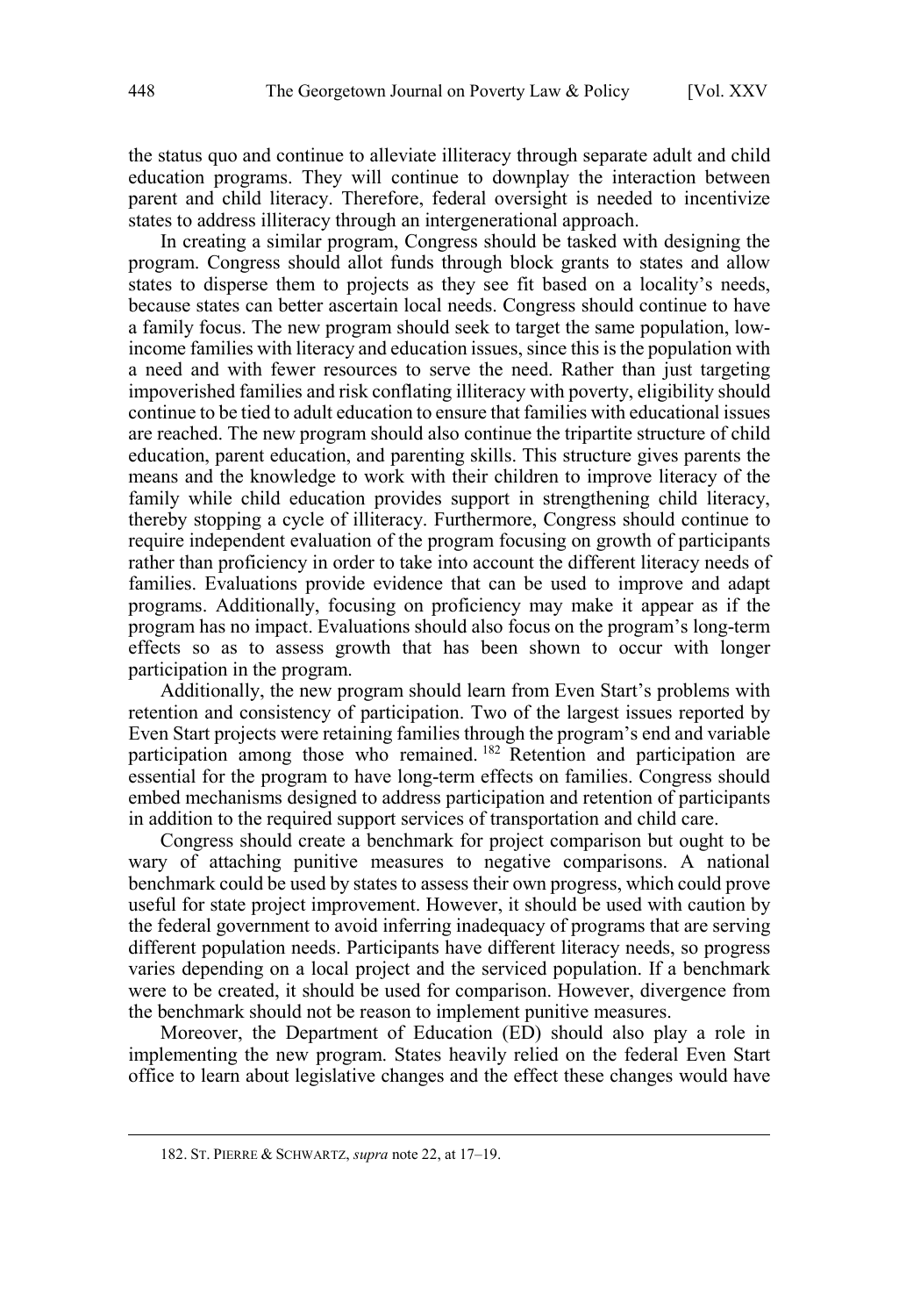<span id="page-22-0"></span>on state and local responsibilities.<sup>183</sup> ED was instrumental in producing guidance that addressed issues such as statutory requirements and should continue to do so in a future iteration of the program.  $184$  ED should also provide state and local staff with more opportunities to attend technical assistance workshops to best assist them in their own implementation endeavors. Furthermore, ED is in a unique position to unite state coordinators together. It could provide forums for state coordinators that face similar issues or cater to similar populations to collaborate.

#### 2. State and LEA Roles

Administration and implementation of the program should be split between the states and the LEAs. Previously, Even Start staffing at the state level was thin, leaving state coordinators to balance Even Start administration with other responsibilities.<sup>185</sup> As projects changed and expanded over time, state coordinators took on larger roles within Even Start.186 Thus, coordinators could not and did not expend all their energy on every aspect of the program. To more effectively address family illiteracy, a revised Even Start program should remove some of the administrative and implementation pressure from states and disperse it to LEAs. Functions such as providing local projects with programmatic guidance and technical assistance such as grant application workshops or general program administrative support should remain with the states.<sup>187</sup>

However, performance monitoring of local project operations could be split amongst the state and the LEA. States should set guidelines for state responsibilities and LEA responsibilities to avoid a clash between the two roles. States should focus on macro-level performance by setting state objectives and monitoring to ensure compliance with the federal statute with some deference to LEAs.188 LEAs should monitor performance on a more micro-level, for example by collecting and analyzing data on academic achievement and levels of participation to ensure the specific literacy needs of a community are met.

Project improvement should also be split between LEAs and states. States also facilitated project improvement, but "improvement" is community specific and may be better facilitated by LEAs. A key aspect that should be emphasized in a new program is use of local project peer review teams. Those facing similar concerns and hurdles would best be able to assist a project in its specific dilemmas. While states can ensure that peer review teams are utilized, LEAs would best be able to pair up local projects to both critique and support each other.

<sup>183.</sup> TAO ET AL., *supra* note 28, at xvii.

<sup>184.</sup> *Id.* 

<sup>185.</sup> *Id.* at vii ("[M]ost state coordinators have multiple responsibilities other than administering Even Start; they spend, on average, 49 percent of their time on Even Start duties, and the remaining time on other responsibilities.").

<sup>186.</sup> *Id.* at xviii.

<sup>187.</sup> *See id.* at xi.

<sup>188.</sup> *See id.* at xii.